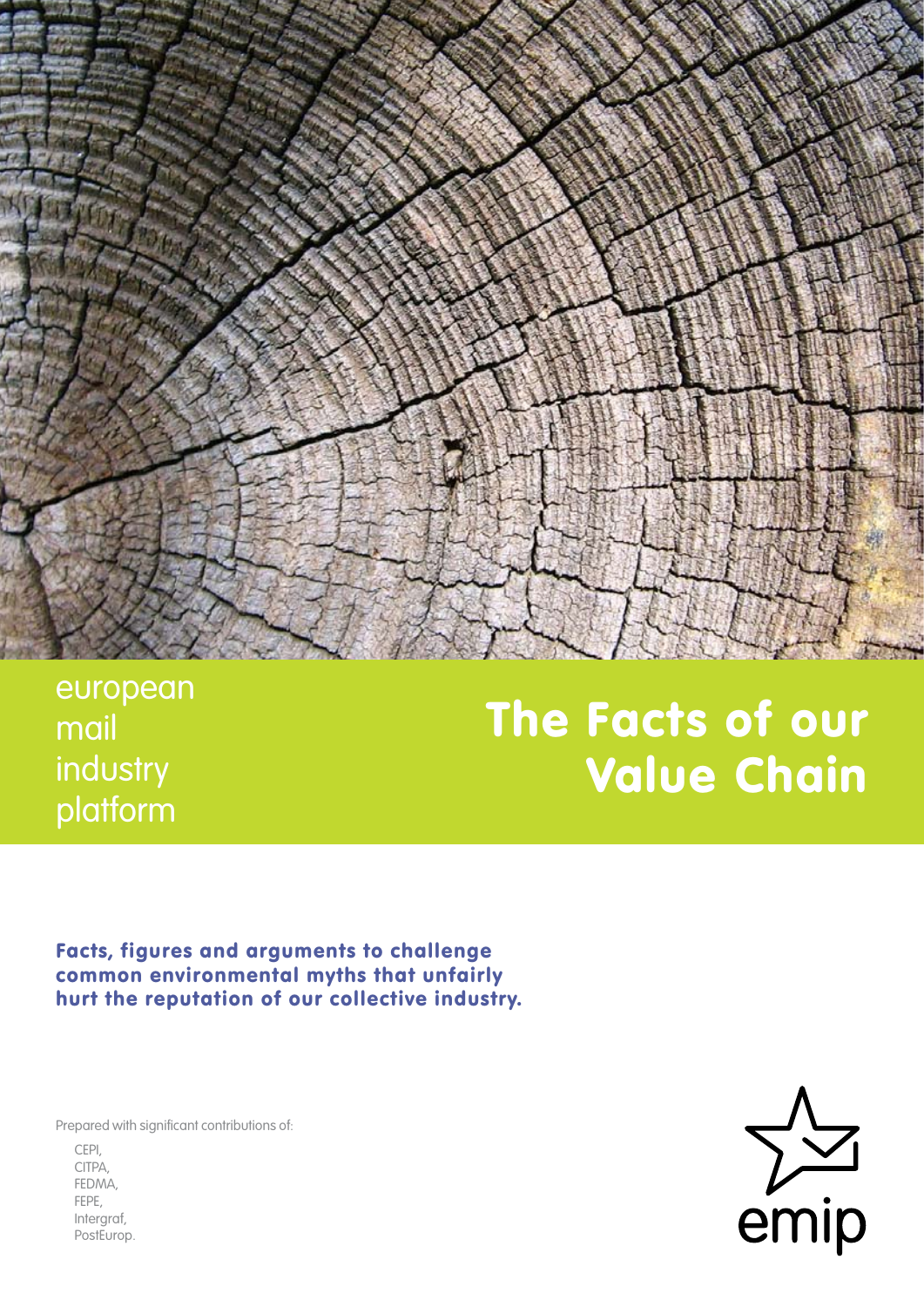## Table of Contents

|                                                                                                                  | $\overline{4}$ |
|------------------------------------------------------------------------------------------------------------------|----------------|
|                                                                                                                  |                |
| and the control of the control of the control of the control of the control of the control of the control of the | 10             |
|                                                                                                                  |                |
|                                                                                                                  |                |
|                                                                                                                  |                |
|                                                                                                                  |                |
|                                                                                                                  |                |
|                                                                                                                  |                |
|                                                                                                                  | <b>16</b>      |
|                                                                                                                  |                |
|                                                                                                                  |                |
|                                                                                                                  |                |
|                                                                                                                  |                |
|                                                                                                                  |                |
|                                                                                                                  |                |
|                                                                                                                  |                |
|                                                                                                                  |                |
|                                                                                                                  |                |
|                                                                                                                  |                |
|                                                                                                                  |                |
|                                                                                                                  |                |
|                                                                                                                  |                |
|                                                                                                                  |                |
|                                                                                                                  |                |
|                                                                                                                  |                |
|                                                                                                                  |                |
|                                                                                                                  |                |
|                                                                                                                  |                |
|                                                                                                                  |                |
|                                                                                                                  | 32             |
|                                                                                                                  |                |
|                                                                                                                  |                |
|                                                                                                                  |                |
|                                                                                                                  |                |
|                                                                                                                  |                |
|                                                                                                                  |                |
|                                                                                                                  |                |
|                                                                                                                  |                |
|                                                                                                                  |                |
|                                                                                                                  |                |

| ,我们也不能在这里的时候,我们也不能会在这里,我们也不能会在这里的时候,我们也不能会在这里的时候,我们也不能会在这里的时候,我们也不能会在这里的时候,我们也不能<br>QUICK FACTS: TEN KEY FINDINGS FOR PAPER BASED COMMUNICATIONS __________________________________10 |  |
|---------------------------------------------------------------------------------------------------------------------------------------------------------------------------------------|--|
|                                                                                                                                                                                       |  |
|                                                                                                                                                                                       |  |
|                                                                                                                                                                                       |  |
|                                                                                                                                                                                       |  |
|                                                                                                                                                                                       |  |
|                                                                                                                                                                                       |  |
|                                                                                                                                                                                       |  |
|                                                                                                                                                                                       |  |
|                                                                                                                                                                                       |  |
|                                                                                                                                                                                       |  |
|                                                                                                                                                                                       |  |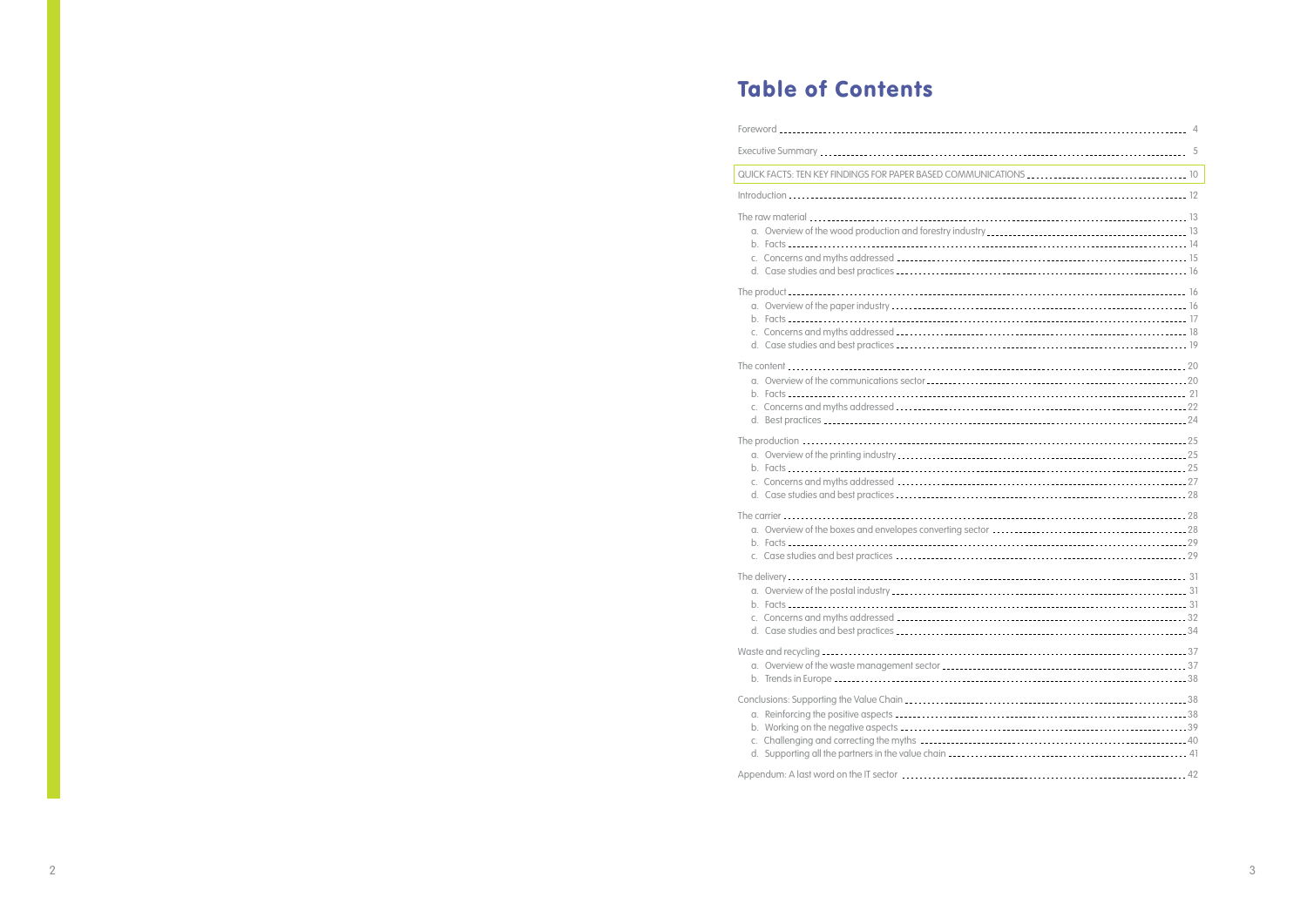

## Foreword

The climate is influenced by many factors from greenhouse gases<sup>1</sup> and aerosols<sup>2</sup> in the atmosphere<sup>3</sup> to the energy coming from the sun and the reactive properties of the Earth's surface. These changes have a warming or a cooling effect on the planet because they modify the amount of solar energy that is retained or reflected back to space.

The debates are continuing within the scientific world on the influence of the human race on global warming. As a responsible industry however, the different sectors of the written communications value chain all believe and acknowledge that:

- Global warming is a reality,
- Human activity is one of the root-causes of this phenomenon.

Along with many other industries, we are taking our share of the responsibility for global warming. Our collective industries have invested millions of Euros restructuring their activities, optimising processes, adapting purchasing policies and exploring new technologies to reduce our dependence on traditional carbon-intensive energies. New initiatives are also launched every day as we strive for continuous improvement. By mitigating the harmful impacts and by-products of our industries, we will continue to support a better and cleaner world – which is something we should all be proud of.

Despite these actions, the reputation of our value chain continues to suffer. Constant and targeted attacks have affected the reputation of our industry negatively. The www.shrinkpaper.org initiative is one of the latest examples of the coordinated and misleading attacks on our sector. The initiative states that

"Paper production and use is directly linked to grave negative impacts on forests, biodiversity, on water resources, on the global climate and on human rights, through irresponsible producers". These statements have been widely reported and completely believed by many commentators, and the general public at large. In contrast, a UN statement that 'Paper and print are part of the solution to mitigate climate change<sup>4</sup>' is never reported and therefore never heard by the general public.

We must all take our share of responsibility for our poor reputation. As a very fragmented value chain, we have not taken the time to understand each others' business nor the issues that others face. This must change. Each of us must spend some time to learn the value chain so we can highlight its positive aspects. The European Mail Industry Platform (herein known as EMIP) can play an important role in achieving this objective.

EMIP is a PostEurop initiative that was started in 2006. The objective of the group is to coordinate business activities to grow the written communications sector and thus support all industries involved in the paper mail value chain. EMIP comprises representatives of specific organisations who actively participate in the European communications sector.

The aim of this document is to help you, as a stakeholder, understand better the value chain of your products and/or services. Furthermore, the document provides clear, concise, and objective facts and examples that demonstrate the "green" activities of each part of the value chain. Please distribute this document to your colleagues in your industry so that we can all defend and promote our industry, challenge the myths and support each other for the benefit of our value chain.

#### Beside CO2, N2O and CH4, the Kyoto Protocol deals with the greenhouse gases sulphur hexafluoride (SF6), hydro fluorocarbons (HFCs) and per fluorocarbons (PFCs). The the concurrence of the conclusions of: www.fao.org/forest 1. Greenhouse gases are those gaseous constituents of the atmosphere, both natural and anthropogenic, that absorb and emit radiation at specific wavelengths within the spectrum of infrared radiation emitted by the Earth's surface, the atmosphere and clouds. This property causes the greenhouse effect. Water vapor (H2O), carbon dioxide (CO2), nitrous oxide (N2O), methane (CH4), and ozone (O3) are the primary greenhouse gases in the Earth's atmosphere. Moreover there are a number of entirely human-<br>made greenhouse gases in the atmosphere, such as the halo Beside CO2, N2O and CH4, the Kyoto Protocol deals with the greenhouse gases sulphur hexafluoride (SF6), hydro fluorocarbons (HFCs) and per fluorocarbons (PFCs).<br>2. An aerosol is a collection of microscopic particles, solid than a molecule, but small enough to remain suspended in the atmosphere for at least several hours. The term aerosol is also commonly used for a pressurized container (aerosol can) which is designed to release a fine spray of a material such as paint. It has also come to be associated, erroneously, with the gas (propellant) used to expe materials from an aerosol can.

## Executive Summary

There is growing consensus amongst the general public, politicians, scientists, business customers and others that current climate changes and behavioural patterns are threatening the environment. Especially increasing levels of carbon dioxide (CO2) in the atmosphere, which are the cause of global warming, are causing concern. In general, the paper mail value chain in Europe recognises that its business activities create CO2 emissions.

night.<br>4. FAO, ICFPA (International Council for Forest and Paper Industries), and IEA ( International Energy Agency), in collaboration with UNECE and WBCSD (Seminar, Oct 2006). market.

Nevertheless, concerns over the emissions must be taken into context. All business activities create CO2 emissions - some more so than others. However, to avoid weakening European industries and local communities, it is also important to recognise the work and efforts undertaken so far by industry to reduce its impact on the environment. A lack of understanding and/or unwillingness to understand is highly likely to have contributed to volumes losses, reduced customer loyalty and increasingly restrictive regulation leading to significant (economic and other) losses.



3. The mass of air surrounding the Earth. The atmosphere consists of nitrogen (78%), oxygen (21%), and traces of other gases such as argon, helium, carbon dioxide, and<br>ozone. The atmosphere plays an important role in the p

The paper mail value chain has a collective revenue stream in Europe of over 300 billion Euros and is responsible for employing nearly seven million Europeans<sup>5</sup>. In the battle to become environmentally sustainable businesses, these industries have invested millions of Euros to investigate and take actions to mitigate their impact on the environment.

Despite this massive undertaking, our value chain remains one of the main targets of negative commentary on environmental issues. The goal of this document is to provide all stakeholders of the European Mail Industry with objective data and arguments concerning their actual environmental impact and their efforts to reduce it.

In order to reach this goal, seven subsets of the mail industry sector have been analysed thoroughly.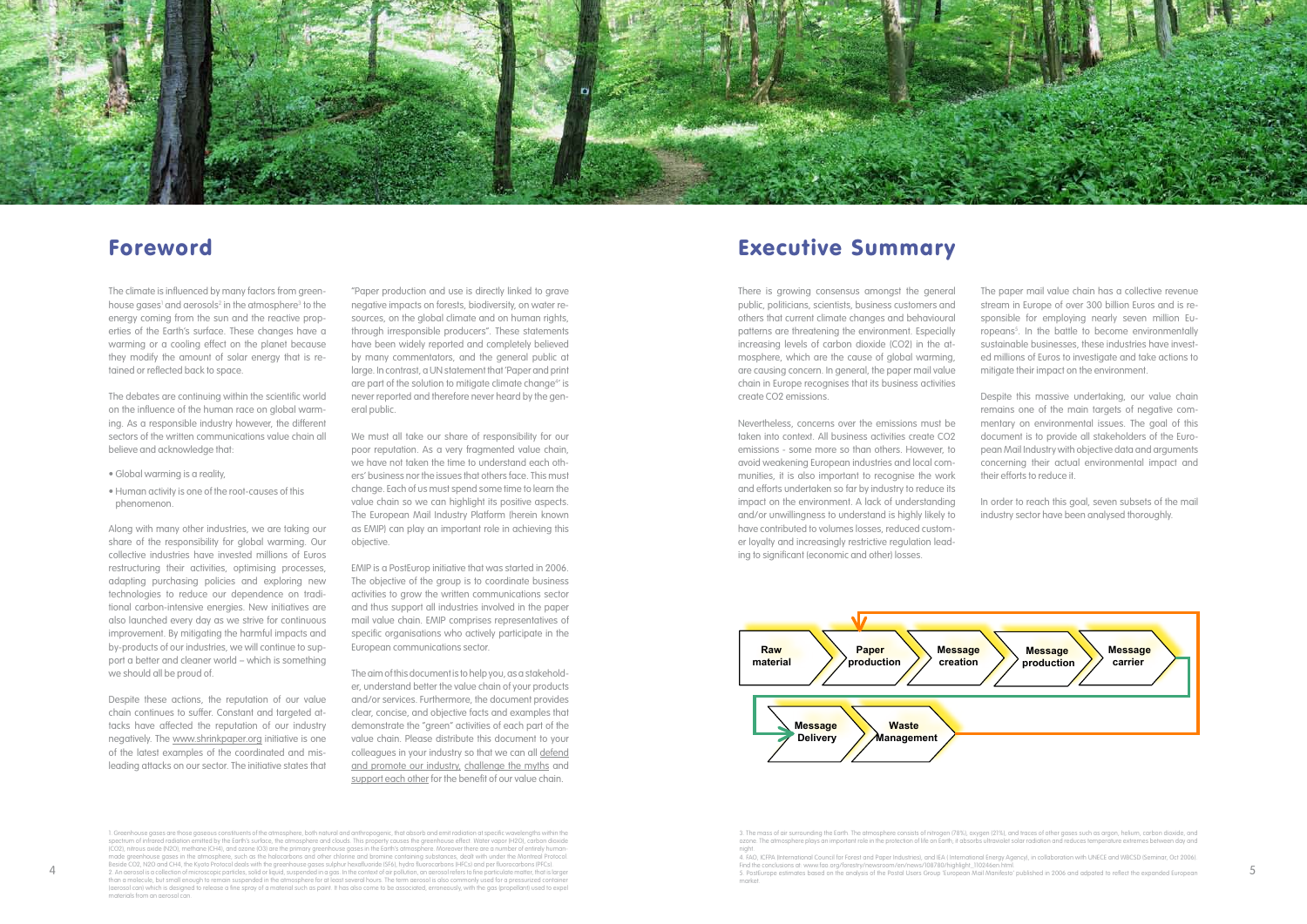### Raw material: the wood production and forestry industry

In Europe, the situation is very different. 44% of Europe is covered in trees. Excluding Russia, the figure amounts to 38%. The forest area has increased by 30% since 1950. In recent years (since 1990), forests in Europe have increased by 805,000 hectares. Excluding Russia, this increase amounts to 607,000 ha or 1.5 M football pitches each year<sup>7</sup>.

Criticisms are voiced against the European paper based communications industry that it destroys (ancient<sup>6</sup>) forests to create products such as mailings, brochures, magazines, reports and envelopes. Research shows that these claims are unfounded as most of the world's deforestation occurs in tropical regions located in South America.

Despite the above facts, European forestry has become a highly sensitive subject for the general public. In response, the forestry industry has become a leader in developing programmes that protect its resource base. The UN reported in 2004<sup>8</sup> that forest health in Europe is good and improving. This statement in still being reinforced by forest certification standards plus accreditation of certification bodies which are clear examples of environmentally sound practices. These practices have been implemented by the industry, on one side to reduce the threat of forest degradation and, on the other, to enhance the biological diversity of Europe's forests<sup>9</sup>.

Trees are mainly harvested for the high-value clearwood used in other industries such as construction and furniture-making<sup>11</sup>. The raw fibrous materials used for paper-making depend on the grade of paper required – as 'fitness-for-purpose' ensures that the waste is minimised. On average<sup>12</sup>:

### Product: the Paper Industry

The industry is made up of around 800 companies and 1,200 pulp and paper mills with an annual turnover of 79 billion Euros. It also employs 260,000 people.

It is often heard that paper production has a big carbon footprint when in fact, because of the carbon sequestration in forests and the carbon fixed in paper products, the paper industry has a lower than expected carbon footprint. In fact, an UN-led seminar on energy and forest products in October 2006 concluded that **paper and print are part of the solution to mitigate climate change**10.

### Content: the Communications **Industry**

- 50% of the fibre for paper production in Europe is recovered paper.
- 50% is from new or virgin fibre, most of which is a by-product which may be potentially wasted:
	- 13%13 comes from wood chips, saw dust and the tops of the harvested trees which are generally unmarketable.
	- 20-25%14 comes from thinnings which is a management practice required during the lifecycle of a forest to ensure the the forest remains healthy and are safe from risk of fire.

Direct Mail is also not responsible for waste landfills. Across Europe, 90% of the paper used in DM campaigns is recycled and Direct Mail only accounts for 1% of the total paper consumption of an average country. The industry encourages consumers and local communities to recycle paper, so that it can be used again<sup>16</sup>.

The industry recognises the importance of recycled material in the paper-making process and continues to work on projects to increase recycling in Europe. The paper industry in Europe is a world-leader in recycling. In 2007, more than 64% of the paper and board consumed in Europe was recycled. Most of this material is reused again in the paper-making production process as it becomes raw material to produce new paper.

In fact, paper is recycled more than any other packaging material in Europe. Paper accounts for two-thirds of all the packaging material recovered for recycling -- more than glass, metal, and plastic combined.

The industry is also a leader in supporting environmental projects. It strongly encourages the reuse of paper, in part as it has become a necessary raw material for new paper production.

The industry has also invested 470 million Euros specifically in environmental-related Research and Development projects in recent years. From this investment, the industry has made material efficiency gains and has been able to move towards cleaner energy sources. The CEPI sustainability report (2007) reports that:

• CO2 emissions have been cut by 15% from 2003 to 2006

- Energy consumption has been reduced by 30% in Europe's pulp and paper mills.
- Of the energy consumed today, 54.5% used in European paper mills is renewable biomass (and biomass is carbon neutral). This is the highest percentage of all industrial sectors in the EU – and the industry expects to grow this to 56% by 2010.

The European direct marketing sector represents business revenues of over

75 billion Euros and employs over two million people directly, and many more indirectly, within the EU. It is a commercial communications (strategic) tool which is of considerable importance to governments, fundraisers, charities as well as businesses and consumers.

The Direct Marketing industry aims to avoid or minimise waste. It achieves this by ensuring that campaigns are designed to maximise the response from recipients, that the database of names and addresses are accurate, clean and up-to-date which will minimise irrelevant or undeliverable items being sent out.

Criticisms such as direct mail is never opened can be refuted by research done in many EU countries showing that Europeans enjoy receiving direct mail. In Belgium, 97% of households check the post daily, 74% open the mail immediately. 80% of all DM is opened – with an average reading time of two minutes. In the UK, levels of opening (67%) and reading (45%) increased in 200515. 70% of customers keep direct mail for later use.

Targeting is an important feature of Direct Mail. Advanced targeting techniques and continuous improvements help to limit excess production. However, Direct Mail is also advertising for the product or brand, therefore non-response does not constitute waste. After consumers have used the information, the material becomes a recyclable product that can be used again and again if treated properly. This is no different from an empty drink can which is discarded correctly so that it can be reused.

Finally, besides efficient data management, the DM industry also makes efforts to reduce its impact on the environment by creating environmentally friendly designs and making the production of direct mail and promotions material more efficient.

### Production: the Printing Industry

The European graphic industry employs over 870,000 people and has a turnover of more than 100 billion Euros.

Critics say that printers want to print large runs to sell more to their clients. In reality their main objective is the satisfaction of customers. They have the necessary equipment to deal with small and large runs and they are leaders in the personalisation and customisation of printed products and variable runs.

Each printing process (traditional, digital) has its specific environmental impact with appropriate solutions. Digital printing is not necessarily better for the environment than traditional methods. Indeed, printing shorter runs with digital technology, although lowering paper consumption, is not always the most sustainable option.

Significant efforts have been made, such as the use of vegetable based inks utilising corn, walnut, coconut, linseed, canola and soy-bean oils (all renewable resources). This aids in optimising print processes to reduce waste, innovating new dampening solutions in offset printing, changing and reducing cleaning agents and improving energy management strategies.

13. As west amps at samass.<br>14. Weaker or smaller trees are felled early on to allow space for the stronger trees to grow larger

15. Consumer Direct Mail Trends Survey 2006. 16. FEDMA Recommendation on the Environment 2008

- 7. UN FAO Global Forests Report 2005
- 8. UN ECE The conditions of forests in Europe (2004 Executive Summary)
- 9. EEA Progress towards halting the loss of biodiversity by 2010.

11. In Finland and Portugal (and perhaps Austria), some trees are grown and managed to be specifically harvested for paper production. This remains only a small part of the total resource pool in Europe.

<sup>6</sup> 7 10. FAO, ICFPA (International Council for Forest and Paper Industries), and IEA ( International Energy Agency), in collaboration with UNECE and WBCSD (Seminar, Oct 2006). Find the conclusions at: www.fao.org/forestry/newsroom/en/news/108780/highlight\_110246en.html.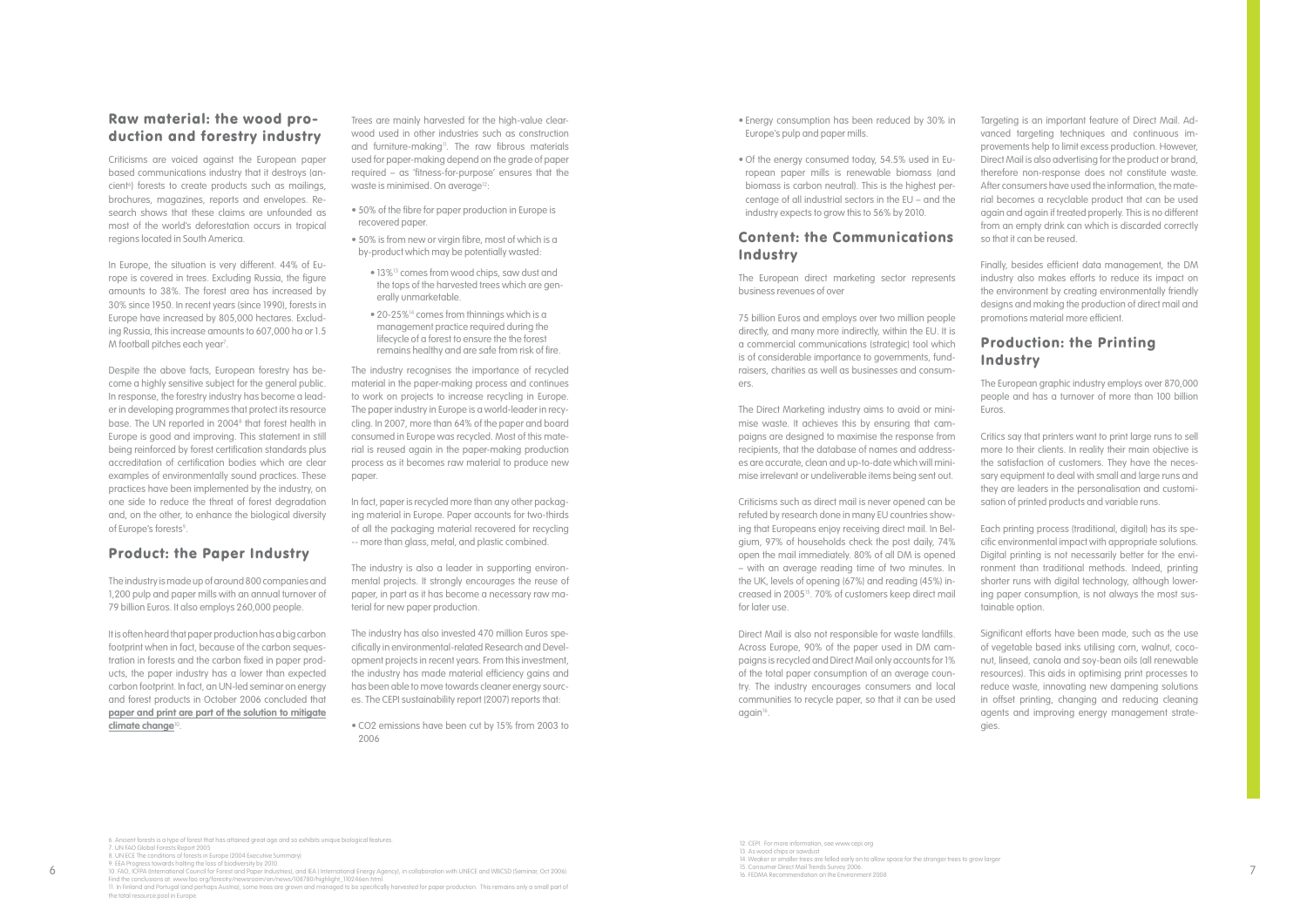The paper and board converting industry generates revenues of 60 billion EUR per annum and employs about 380,000 people in the EU (CITPA<sup>17</sup>).

### Carrier: the Boxes and Envelopes Industry

The industry provides a fitness-for-purpose solution to ensure that the articles or products transported across Europe arrive safely (undamaged with no breach of privacy) at the final destination.

Paper and board packaging remains the EU champion for recycling. The industry currently recycles over 84% of its paper and board packaging – a level that easily exceeds the target set in Directive 94/62/EC on packaging and packaging waste (set at 60% by 2008).

A study initiative, the total recyclable envelope, was conducted by the Envelution Forum18 to develop guidelines for envelope manufacturers in Europe to produce a recyclable envelope. The study was conducted by the "Centre Technique du Papier" (CTP) following standard testing procedures.

The study found that it is possible to recycle envelopes manufactured from standard commercial components within the graphic paper recycling stream without any negative impact on the final recycling product. What is considered as unwanted material in the recycled graphic paper stream today can actually be a valuable source of quality cellulose fibre for recycling mills tomorrow.

Mail delivery comprises about 0.1% of the total household CO2 emissions in Europe<sup>19</sup> (14 kg of CO2)<sup>20</sup>. Yet at the same time, a single PC emits upwards of 495 kg of CO2 annually – more than two percent of household emissions<sup>21</sup>.

The envelope industry has also been working with the European Stationary industry to develop an ecolabel for converted paper products. The objective of the 'Paper by Nature' ecolabel is to offer a clear and trustworthy reference for European consumers of converted paper products. The ecolabel, developed in conjunction with the paper industry and an NGO, sets criteria to be achieved for the entire process – from the raw material stage to the printing and conversion processes. For more information, please see www.paperbynature.com.

Other statements claim that people do not want paper door-to-door advertising (so called "junk mail"). However, studies in Europe tend to refute this concern. In Belgium alone, sales results at Carrefour can be up to 50% lower if door-to-door advertisements are not delivered or not delivered on time. Furthermore, 52% of households say they purchase products and services seen in advertising mail they receive<sup>22</sup>.

### Delivery: the Postal Industry

The European postal sector generates revenues of 47 billion and employs more than two million people.

The industry remains one of the key infrastructural

The waste management and recycling sector has an estimated turnover of over 100 billion EUR per year in Europe. It is labour intensive and provides between 1.2 and 1.5 million jobs $23$ .

The paper industry and its print media stakeholders<sup>24</sup> play an active role in supporting waste management and recycling objectives. The European Declaration on Paper Recycling has a recycling target of 66% of paper consumed by 2010. Based on the CEPI data, this means, Europe will recycle 64 million tonnes of paper by 201025 (an increase of about four million tonnes on 2007 levels which is already eight million tonnes more than in 2004 when the original targets were agreed). Additional and tangible benefits have also been recognised as a result of the programme<sup>26</sup>:

services to support the flow of information across Europe. The UPU (Universal Postal Union) confirms that the penetration of the mail network across Europe is almost 100%. In other words, mail operators are capable of providing communications to 100% of registered Europeans.

With their significant transport fleets, office buildings, post offices and sorting centres, the reduction of CO2 emissions is the most important environmental challenge for European public postal operators. To this end, postal operators in Europe have invested millions of Euros in environmental initiatives in recent years.

However, criticism of the postal sector's environmental footprint is mostly directed at the product they are transporting and delivering to all 800 million European citizens.

Assumptions therefore, that electronic communication is better for the environment must continue to be challenged, as should the statement that both customers and companies should only use electronic communications. These statements are based on the erroneous perception that electronic communications have a lesser impact on the environment.

Advertising mail is therefore, highly relevant to many Europeans. It provides a targeted intelligent communications medium that enhances customer relationships and creates value for all parties involved.

Finally, a large number of postal operators have undertaken significant steps to reduce their environmental footprint by introducing process optimisation, alternative distributions vehicles and fuels (energy sources), etc.



### Waste Management and Recycling

- Pulping of recovered paper is less energy intensive: for example 0.4MWEh/tonne in recycling compared to 2-2.5MWEh/tonne in virgin production.
- Not land-filling the paper directly contributes to the climate as well, saving on Methane emissions from landfills.
- The 2010 target will save some an additional five million tonnes of CO2 compared to a scenario of "stagnation of recycling volumes".

### Conclusions

In addition to reinventing ourselves through new products and services which provide the value that customers are seeking, including in terms of the environment, the incredibly complex communications sector will also need to defend itself better and to publicise the positive value proposition that our industry offers European citizens.

Positive aspects must be reinforced. Our industry provides an essential service to the citizens of Europe that is accessible to all businesses and individuals. Penetration of posts is almost at 100%, mail is highly valued by customers, consumers and businesses alike.

The paper-based communications industry contributes significantly to the well-being of all businesses, citizens and consumers across the whole of Europe. It has made and will continue to make considerable investments and efforts to improve its systems and processes. It operates on the basis of continuous improvement. As a result, it supports the well-being of European forests and minimises waste. The value chain can and must be collectively defended.

17. Within this industry, the corrugated board industry has a turnover of 20 Billion EUR per annum and employs 98,000 people across Europe while the envelope industry

has a turnover of two billion EUR and employs around 20,000 persons. 18. FEPE. See www.fepe.org ('Activities' / 'Environment') for more information

21. Study of a reference PC in the UK indicates that a PC operating at full capacity for eight hours per day and 5 days per week releases 6.8kg of CO2 per week or 352 kg of

25. This includes exports paper waste for recycling. Recycling in Europe specifically totalled 57 million tonnes 26. http://www.iea.org/Textbase/work/2006/pulppaper/Mensink\_Recycling.pdf

<sup>19.</sup> Ave CO2 emissions per European household is approx 20 tonnes per household per annum. This is based on figures from the International Energy Annual 2005 (7.93 tonnes of CO2 per capita x a std conversion rate of 2.80 persons per household).

<sup>22.</sup> WWW.USPSUCUTURE INTERNATIONAL ENTERING A PROPORTION CONTROLLED AND THE SERVER CONTROLLED AND THE SERVER CONTROLLED AND THE SERVER CONTROLLED AND THE SERVER CONTROLLED AND THE SERVER CONTROLLED AND THE SERVER CONTROLLED 20. The CO2 of mail per household is based on a European average number of mailpieces of 260 units per capita (approx average of UPU data for Europe) converted usl<u>q73oJ:www.insight2foresight.co.uk/\_attachments/3335871/Making%2520Mail%2520Relevant%2520v2.ppt+CO2+of+a+transatlantic+flight,+6.6+minutes&hl=en&ct=\_<br><u>clnk&cd=1&gl=be</u>]. Note that the figures do not include production of </u>

Environmental Impact of Mail: A Baseline, June 2008). Assuming a 20gr mail piece, this would, in practice, double the CO2 emissions (to 28 kg CO2 per household). Still less than 0.2% of annual total household emissions.

CO2 per annum. Given that a household PC is also used on weekends, the emissions can be estimated to be as high as 495kg of CO2 per annum. http://w

bonfootprint.co.uk/green\_computing.htm 22. www.usps.com/directmail/\_pdf/04MailMoment.pdf

<sup>23.</sup> http://ec.europa.eu/environment/waste/pdf/faq.pdf

<sup>24.</sup> Includes printers, publishers and converters.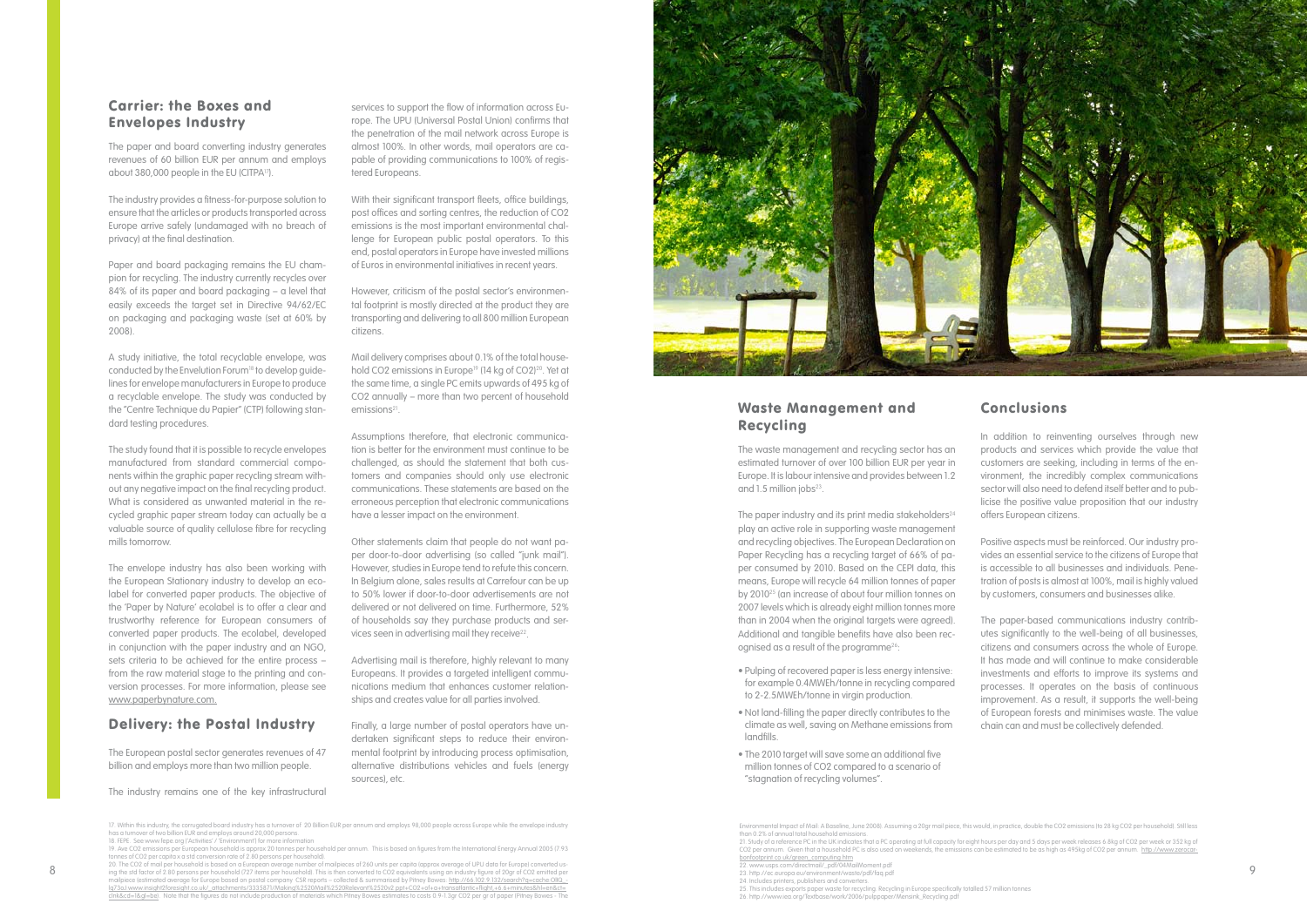### QUICK FACTS: TEN KEY FINDINGS FOR PAPER BASED COMMUNICATIONS

- 1. **Forests are not being destroyed to produce paper-mail.** On the contrary, the total forest area in Europe is now 30% larger than in 1950 - and growing. Including Russia, European forests cover 44% of the total land area and they are increasing by 805,000 ha per year. Excluding Russia, the figures are 38% of land area and increasing at 607,000 ha per year (1.5 million football pitches).
- 2. **The paper industry rarely cuts trees for the production of paper<sup>27</sup>. Trees are mostly harvested for the** high-value clearwood used in other industries such as construction and furniture-making. The raw fibrous materials used for paper-making in Europe, on average comprises<sup>28</sup>:
- 50% of fibre from recovered paper.
- 50% from new or virgin fibre, most of which is a by-product which may be potentially wasted:
	- 13% comes from wood chips, saw dust and the tops of the harvested trees which are generally unmarketable.
	- 20-25%29 comes from thinnings which is a management practice required during the lifecycle of a forest to ensure the the forest remains healthy and are safe from risk of fire.
- 3. **The paper industry does not have a big carbon footprint.** Because of the carbon sequestration<sup>30</sup> in forests and the carbon fixed in paper products, the paper industry has a relatively positive (i.e. low) carbon footprint. The UN has said that the wood and paper industries could be part of the solution to mitigate climate change.
- 4. **The paper industry does not consume immense quantities of fossil fuels.** 54.5% of the energy used in European paper mills is green biomass, the highest percentage of all industrial sectors in the EU. The CO2 emissions from this biomass are neutral.
- 5. **Mail represents 0.1% of the total household CO2 emissions31.** It amounts to only 14 kg of CO2 per year based on an average number of mail items for a household of 727 per year<sup>32</sup>. This is equivalent of<sup>33</sup>:
- One 70 km car journey or
- Five Cheeseburgers or
- Nine litres of milk or
- 6.6 minutes of a transatlantic flight.
- 7. **Paper is recycled more than any other packaging material**. Paper accounts for two-thirds of all the packaging material recovered for recycling -- more than glass, metal, and plastic combined.
- 8. **There is no such thing as 'junk mail'.** Studies continue to reinforce the value of Direct Mail as a means of informing Europeans. After consumers have used the information, the material then becomes a recyclable product that can be used again and again if treated properly. This is no different from an empty can of coke which is discarded correctly so that it can be reused.
- 9. **The Postal network is guaranteed to reach 100% of registered European citizens.** The postal industry remains the only effective communication network that is guaranteed to reach 100% of Europe's citizens. This fact is enshrined in European law. The postal industry provides a strategically essential service that simply cannot be replaced.
- 10. **Electronic communications are not more environmentally friendly than paper based communica**tions. PC's account for more than two percent of annual household CO2 emissions<sup>34</sup>. This cost is always underestimated by commentators. A Swedish study confirmed that reading a newspaper released 20% less carbon than reading a newspaper online for 30 minutes<sup>35</sup>.

27. In Finland and Portugal (and perhaps Austria), some trees are grown and managed to be specifically harvested for paper production. This remains only a small part of the total resource pool in Europe.

6. **Paper used in communications should not end up in landfill.** In 2007, more than 64% of the paper and board consumption was recycled in Europe. The industry recognises the importance of recovered material in the paper-making process and continues to work on projects to promote recycling in Europe.

<u>6+minutes&hl=en&ct=clnk&cd=1&gl=be).</u> Note that the figures do not include production of materials which Pitney Bowes estimates to costs 0.9-1.3gr CO2 per gr of paper<br>(Pitney Bowes - The Environmental Impact of Mail: A Ba household). However, this is still less than 0.2% of annual household emissions. 33. Pitney Bowes (Making Mail Relevant) <u>http://66.102.9.132/search?q=cache:OllQ\_-lq73oJ:www.insight2foresight.co.uk/\_attachments/3335871/Making%2520Mail%25<br>20Relevant%2520v2.ppt+CO2+of+a+transatlantic+flight,+6.6+minutes&</u> 34. Study of a reference PC in the UK indicates that a PC operating at full capacity for eight hours per day and 5 days per week releases 6.8kg of CO2 per week or 352 kg of<br>CO2 per annum. Given that a household PC is also bonfootprint.co.uk/green\_computing.htm.

### ……..AND WE ARE ALL INVESTING TO MAKE FURTHER REDUCTIONS…..

28. CEPI. For more information, see www.cepi.org

29. Weaker or smaller trees are felled early on to allow space for the stronger trees to grow larger 30. The process by which carbon sinks remove CO2 from the atmosphere is known as carbon sequestration

35. http://www.forest.fi/smyforest/foresteng.nsf/95f358fafb7d84d8c2256f4b003725e1/5c5a49462ac05185c22574ba001ba997. Note that the study assumed that the was only read once and by one person whereas the ENPA (<u>www.ENPA.be</u>) state that 140 million newspapers are distributed daily in Europe and are read by 280 million people. Further, the study does not consider the full cost of disposal of the PC and screen.

<sup>10 22.</sup> The CO2 of mail per household is based on a European average number of mailpieces of 260 units per capita (approx average of UPU data for Europe) con-<br>32. The CO2 of mail per household is based on a European average verted using the std factor of 2.80 persons per household (727 items per household). This is then converted to CO2 equivalents using an European industry figure of 20gr of CO2 emitted per mailpiece (estimated average for Europe based on postal company CSR reports – collected & summarised by Pitney Bowes: http://66.102.9.132/ search?q=cache:OlIQ\_-lq73oJ:www.insight2foresight.co.uk/\_attachments/3335871/Making%2520Mail%2520Relevant%2520v2.ppt+CO2+of+a+transatlantic+flight,+6.

<sup>31.</sup> Ave CO2 emissions per European household is approx 20 tonnes per household per annum. This is based on figures from the International Energy Annual 2005 (7.93 tonnes of CO2 per capita x a std conversion rate of 2.80 persons per household).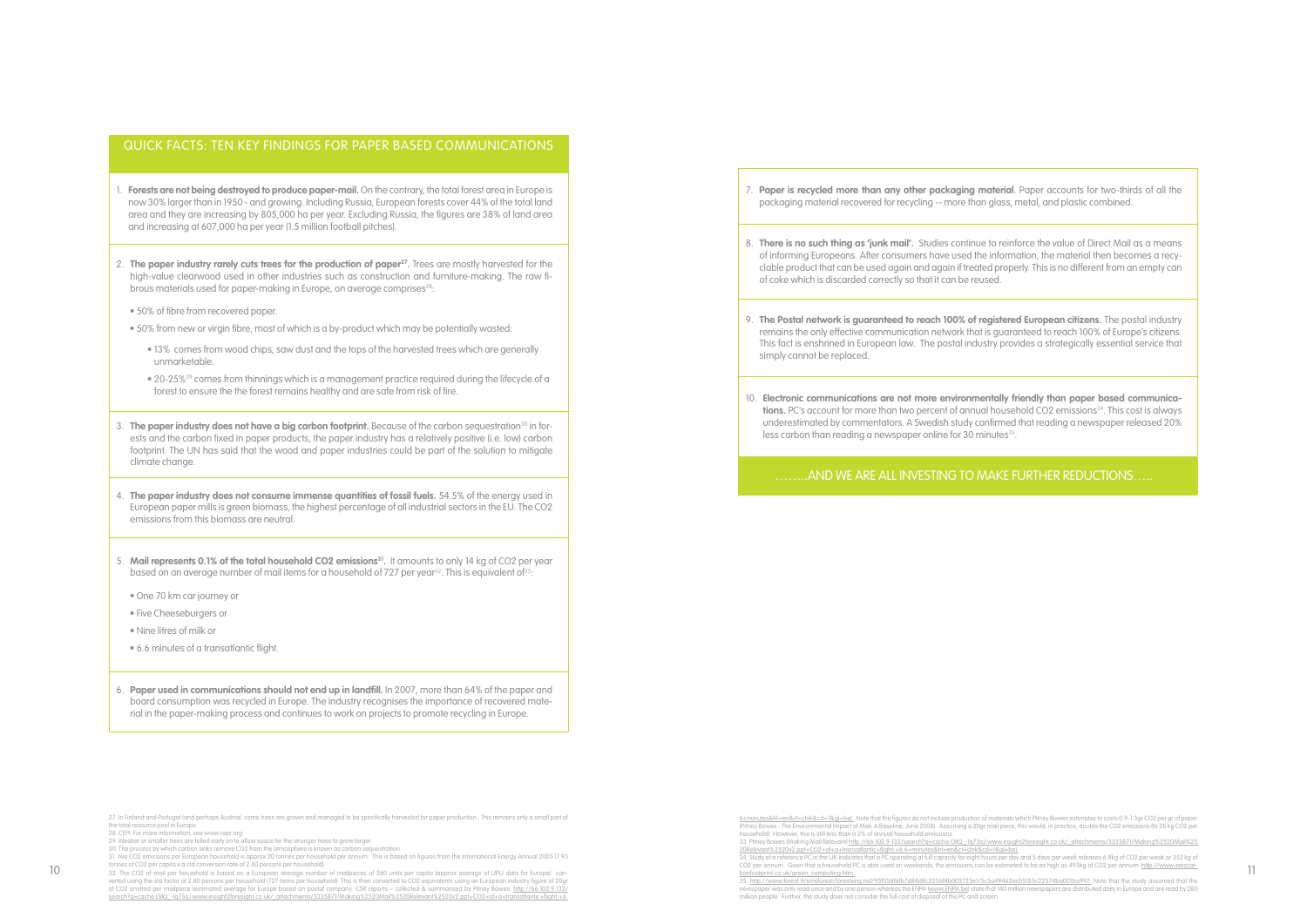## Introduction

The paper mail value chain has a collective revenue stream in Europe of over 300 billion Euros and employs more than five million Europeans<sup>36</sup>. In the challenge to become environmentally sustainable, our industry (herein known as the 'mail value chain') has invested millions of Euros to research and develop systems and processes to mitigate our impact on the environment. Despite this massive investment, our value chain remains one of the main targets of negative environmental commentary from NGOs, the media and politicians which affects our reputation amongst the main stream public in Europe.

To convince others that we are responding to environmental challenges, we need to be ready to respond clearly, concisely and consistently - with facts - to all commentators.

Globally, the total forest area in 2005 was estimated to be around 30% of the planet's land area, just under 40 million km2. This corresponds to an average of about 0.62 ha (6.2km2) per capita, though it is unevenly distributed<sup>37</sup>

This document sets out to achieve this goal. Each chapter describes the specific industry involved in the value chain. It provides the environmental facts to correct the myths that stigmatise our industry and have been 'factualised' in recent years and then concludes by providing examples of initiatives developed in each industry.

The simple nature of the average mail piece produced and delivered to the end consumer hides a complex chain of events that need to be defined before one is able to fully understand the paper mail value chain.

For the purpose of this document, the following subsets of the mail industry sector have been selected and will be dealt with in detail in the following chapters.



## Raw Material

### a. Overview of the wood production and forestry industry

| <b>Region</b>       | Forest Area (000 ha) | % Area | % Global Forest Area |
|---------------------|----------------------|--------|----------------------|
| Africa              | 635.412              | 21,4   | 6,5%                 |
| Asia                | 571.577              | 18,5   | 5.9%                 |
| Europe              | 1.001.394            | 44,3   | 10,3%                |
| Nth/Central America | 705.849              | 32,9   | 7.2%                 |
| Oceania             | 206.254              | 24.3   | 2.1%                 |
| <b>Sth America</b>  | 6.631.240            | 47,7   | 68.0%                |
| <b>TOTAL</b>        | 9.751.726            | 30,3   | 100,0%               |

As highlighted, South America is the region with the highest percentage of forest cover (almost half of the land area) while Asia is the region with the lowest percentage of forest cover (less than 20% of land area). Almost half of Europe (including the Russian Federation and Siberia) is covered in forests, which account for about 10% of the world's total forest area.

On a global basis, the deforestation rate was estimated at 13 million hectares per year during the period 1990–2005. The rate of net loss is decreasing as a result of more positive balance between afforestation and natural expansion of forests in some countries and regions.

In Europe, the forest area has in fact increased by an average of 805 000 ha per year, or 8% of the total forest area, as sustainable management practices in the forestry industry have become standard practice (excluding Russia, this increase amounts to 607,000 ha or 1.5 M football pitches each year).

According to a Ministerial Conference on the Protection of Forests in Europe (MCPFE, 1998) sustainable forest management is defined as the stewardship that oversees the use of forests and forest lands in a way,

and at a rate, that maintains their biodiversity, productivity, regeneration capacity, vitality and their potential to fulfil, now and in the future, relevant ecological, economic and social functions, at local, national and global levels, and that does not cause damage to other ecosystems.

Criteria for sustainable forest management adopted by MCPFE in 1998:

- Maintenance and appropriate enhancement of forest resources and their contribution to global carbon cycles;
- Maintenance of forest ecosystem health and vitality;
- Maintenance and encouragement of productive functions of forests;
- Maintenance, conservation and enhancement of diversity in forest ecosystems;
- Maintenance and appropriate enhancement of protective functions in forest management (notably soil and water); and
- Maintenance of other socio-economic functions and conditions.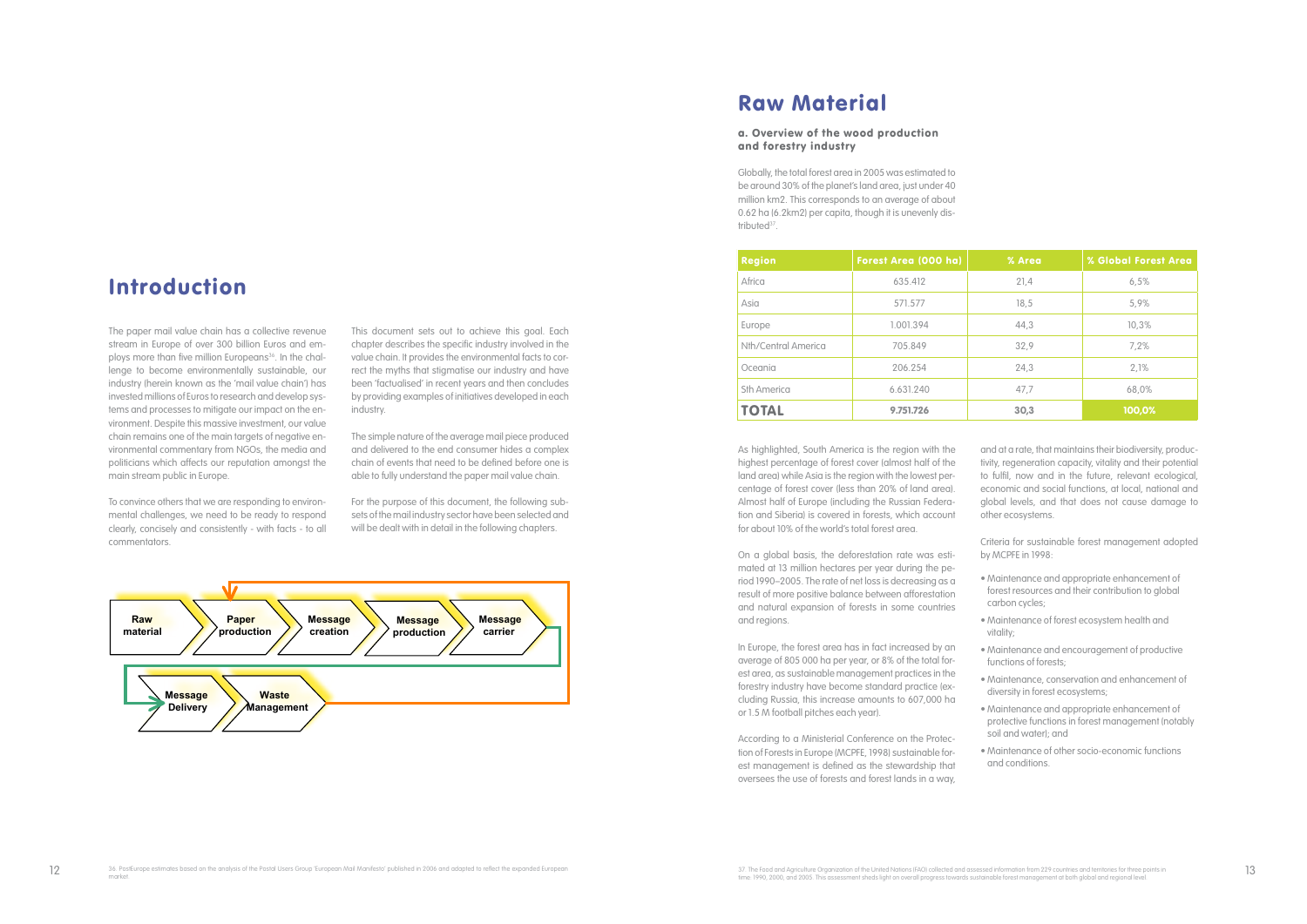### b. Facts

Forests in Europe have actually increased by 30% since 1950 (FAO<sup>38</sup>).

44% of Europe is covered in trees. Excluding Russia, the figure amounts to 38%. Even the lower figure re mains well-above the global average.

Europe has developed a well-balanced definition for sustainable forest management. A UN report<sup>39</sup> has stated that the forest health in Europe is good and improving. Under such responsible management, forests are a renewable resource that can be regenerated almost indefintely.

According to CEPI<sup>41</sup>, 45% of woody raw material used by the pulp mills in Europe was certified by either the FSC or PEFC forest certification schemes.

The European Environmental Agency (EEA) has stated that 'forestry practice in Europe is developing in a way that can be considered as good for biodiversity<sup>42</sup>.' In another report, the EEA indicates that 'there are clear signs of progress in reducing threats to and enhanc ing the biological diversity of Europe's forests<sup>43</sup>.'

Sustainably managed forests are crucial to the longterm viability of the industry. Currently 3% (295 million hectares<sup>40</sup>) of the worlds' forests are certified under a credible forest certification programme. Of this, 34% (99 million hectares) of the certified forests are located in Europe (of which 12 million hectares is found in Rus sia).

#### c. Concerns and myths addressed

Surveys show that Europeans are concerned about the biodiversity of forests. People wrongly believe that the diversity as well as the total area of Europe's forests are in decline.

> For conservation reasons, over 20% of the EU forest area is consid protected by law from harvesting.

> er industry is committed to combating illegal logging, and will not use wood that is harvested in violation of na -

> ne forests are certified under a credible forest management scheme. Of the forests owned by companies in Eu rope, 96% are certified and the goal remains full certification<sup>49</sup>.



|  | <b>MYTH</b>                                                                                                                                                                                                                    | <b>EUROPEAN CORREC</b>                                                                                                                                                                                                                                                                                                                                                           |
|--|--------------------------------------------------------------------------------------------------------------------------------------------------------------------------------------------------------------------------------|----------------------------------------------------------------------------------------------------------------------------------------------------------------------------------------------------------------------------------------------------------------------------------------------------------------------------------------------------------------------------------|
|  | Forest areas are declining in Europe                                                                                                                                                                                           | The FAO <sup>44</sup> estimates that in E<br>by 30% since 1950.<br>European forest area contir<br>area has been growing by 80<br>ing Russia, the figure is 607,                                                                                                                                                                                                                  |
|  | Forests can be used but need to be<br>protected                                                                                                                                                                                | A UN report <sup>45</sup> has stated the<br>and improving. Under such<br>a renewable resource that co                                                                                                                                                                                                                                                                            |
|  | Biodiversity is the top priority -<br>harvesting wood must come later                                                                                                                                                          | The European Environmenta<br>practice in Europe is develop<br>good for biodiversity <sup>46</sup> .'<br>In another report, the EEA ir<br>progress in reducing threats<br>sity of Europe's forests <sup>47</sup> .'<br>It should be noted that susta<br>'cleaned' which helps to red<br>cause enormous environme<br>and contribute to global wa<br>ing fires in Spain, Greece and |
|  | Rainforests are being destroyed to<br>produce products such as newspa-<br>pers and magazines.                                                                                                                                  | The world's deforestation oc<br>in underdeveloped countries<br>or wood-fuel collection. It is<br>happening in Europe.<br>The paper industry sources<br>wood pulp from within Europ<br>50% of the fibre for paper pro<br>The remaining 50% comes<br>other industries (13%) - from<br>mills and (ii) commercial thin<br>to keep the forests healthy <sup>48</sup> .                |
|  | Ancient forests are being destroyed<br>to make paper.<br>Almost half of all industrial logged<br>timber is pulped to make paper<br>products. Much of it from old<br>growth, other endangered and<br>high-conservation forests. | For conservation reasons, ov<br>ered ancient and is protected<br>The European paper indust<br>logging, and will not use wo<br>tional or local laws.<br>In Europe, 50% of the forest<br>management scheme. Of th<br>rone 96% are certified and t                                                                                                                                  |

38. UN FAO Global Forests Report 2005 39. UN ECE The conditions of forests in Europe (2004 Executive Summary) 40. www.forestrycertification.info 41. CEPI, Dec 2006. Pulp and paper trade liberalisation and sustainability aspects 42. EEA The European Environment: State and Outlook 2005 43. EEA Progress towards halting the loss of biodiversity by 2010.

- 44. UN FAO Global Forests Report 2005 45. UN ECE The conditions of forests in Europe (2004 Executive Summary) 46. EEA The European Environment: State and Outlook 2005
- 47. EEA Progress towards halting the loss of biodiversity by 2010
- 

### **RRECTIONS**

that in Europe, forests have actually increased

ea continues to grow. Including Russia, forest area has been growing by 805,000 ha per year since 1990. Exclud e is 607,000 ha.

> tated that the forest health in Europe is good ler such responsible management, forests are ce that can be regenerated almost indefintely.

> nmental Agency (EEA) has stated that 'forestry developing in a way that can be considered as

> In anotater report in anotate that 'there are clear signs of threats to and enhancing the biological diver- $\mathsf{ts}^{\mathsf{47}}$ .'

It sustainably managed forests are regularly ) os to reduce the risk of fire in forests which can vironmental damage, loss of life and property and contribute to global warming (with reference to the devastat eece and Portugal in recent years).

> ation occurs in tropical regions where people countries clear forests for agricultural purposes tion. It is not acceptable practice BUT it is not

> sources more than 80% of its wood and its hin Europe (excluding Russia).

> of the form of oper is the forest paper deper the form  $\epsilon$ comes from (i) wood residues generated by %) - from saw dust and woodchips from saw rcial thinnings (20-25%) – which are necessary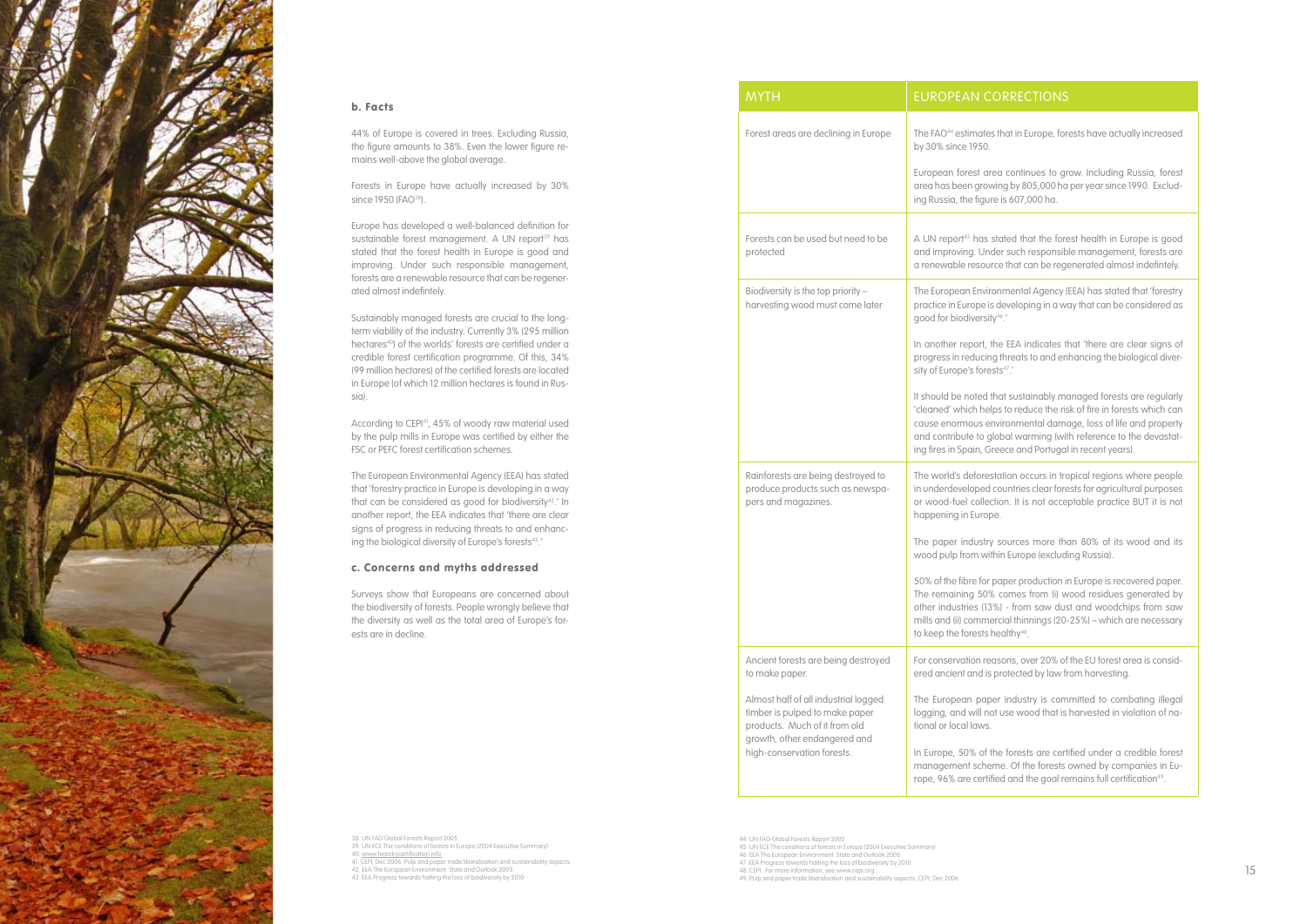### d. Case studies and best practices

There are two well-known forest management programmes operating in Europe:

- The Forest Stewardship Council (FSC) operates an international framework for forest certification and wood product labelling. There are several aspects of FSC's work which have an important bearing on research to compare forest certification schemes. For example, FSC has developed and implemented comprehensive procedures to establish comparability between FSC national initiatives. FSC has also undertaken work to compare the levels of performance required by FSC standards developed at national level in different countries within similar forest regions
- The Program for Endorsement of Forest Certification (PEFC) is implementing a system for the mutual recognition of forest certification schemes in Europe, which is now being expanded to allow inclusion of non-European schemes. PEFC has developed criteria and procedures for the assessment of national schemes.

Other forest management schemes also exist. CEPI<sup>50</sup> developed a matrix so that the industry and commentators can make valid comparisons between the schemes. This is now operated by an independent consultant commissioned by the International Council of Forest and Paper Associations (ICFPA). This group indicates that credible forest certification schemes should include at least four elements:

- Forest certification standards documents, established by consensus and approved by a recognised body, which set out the forestry requirements which must be met.
- Forest certification the procedure by which an in-

In 2006, CEPI member countries<sup>51</sup> produced more than 100 million tonnes of paper and board and exported 18 million tonnes. In volume terms, graphic paper grades account for around 48% of European paper production, packaging paper grades account for 40%, and hygiene and specialty papers for 12%.

dependent third party gives written assurance of conformity to the forest certification standards.

> The raw materials used for paper making depend on the grade of paper required – as fitness-for-purpose ensures that the waste is minimised. On average however, the raw fibrous materials for paper-making  $are^{52}$ :

- Accreditation of forest certification bodies a procedure by which a body gives formal recognition that an independent third party is competent to carry out forest certification.
- A mechanism to control claims relating to forest management - including procedures to enforce a set of rules for organizations making these claims.

The forest industry in Europe continues to develop best-practice programmes to meet the needs of consumers and, more generally, society.

## Product

### a. Overview of the paper industry

The paper industry is made up of around 800 companies and 1,200 pulp and paper mills. Within Europe, Germany is the largest paper producer, followed by Finland, Sweden, Italy and France. The main pulp-producing countries are Finland and Sweden.

The industry has an annual turnover of 79 billion euros and provides direct employment to about 260,000 people, and indirect employment to some 1.8 million people - 63% of which in rural areas.

The industry is one of the biggest users and producers of renewable energy sources. Over 50% of the energy used for on-site heat and power production comes from biomass-based energy. The sector has invested heavily in combined heat and power generation.

Over the last 15 years, paper & board consumption has increased by an average rate of 2.6% per annum in Europe. In 2007, more than 64% of all paper and board consumed (graphic paper and packaging material) in Europe is recycled.

### b. Facts

Trees are primarily harvested for the high-value clearwood used in other industries such as construction and furniture-making.

- 50% from recovered paper.
- 50% by-product of the higher-valued industries (wood chips…)

The paper industry is a large user of energy in Europe. However, it emits significantly less CO2 that other energy intensive industries (eg steel, plastics) and is the largest producer of renewable energy (27% of the total renewable energy produced in Europe).

This is due to the large capital investments made by the industry in recent years. Of the 4.7 billion euros per annum invested in capital projects in recent years, approximately 10% (470 million Euros per annum) has been specifically dedicated to direct environmental protection. The results from this investment, as highlighted in the CEPI Sustainability Report (2007), show that:

- 50% from recovered paper.
- 50% by-product of the higher-valued industries (wood chips…)

The paper industry is a large user of energy in Europe. However, it emits significantly less CO2 that other energy intensive industries (eg steel, plastics) and is the largest producer of renewable energy (27% of the total renewable energy produced in Europe).

This is due to the large capital investments made by the industry in recent years. Of the 4.7 billion euros per annum invested in capital projects in recent years, approximately 10% (470 million Euros per annum) has been specifically dedicated to direct environmental protection. The results from this investment, as highlighted in the CEPI Sustainability Report (2007), show that:

- CO2 emissions have been cut by 15% from 2003 to 2006,
- Energy consumption has been reduced by 30% in the paper industry,
- 54.5% of energy used in paper mills is derived today from renewable biomass forms.
- The paper industry goes a step further by arguing that these activities have a positive effect on the environment:
- Forests are part of the cycle that helps remove CO2 from the atmosphere. This extends from trees to wood and paper products, which continue to store carbon and help reduce climate change. A point that has been reinforced by the UN.
- The fact that paper products are recyclable and renewable, means that their lifecycle can be be extended, prolonging these benefits and reducing waste. Other materials do not always share these qualities.

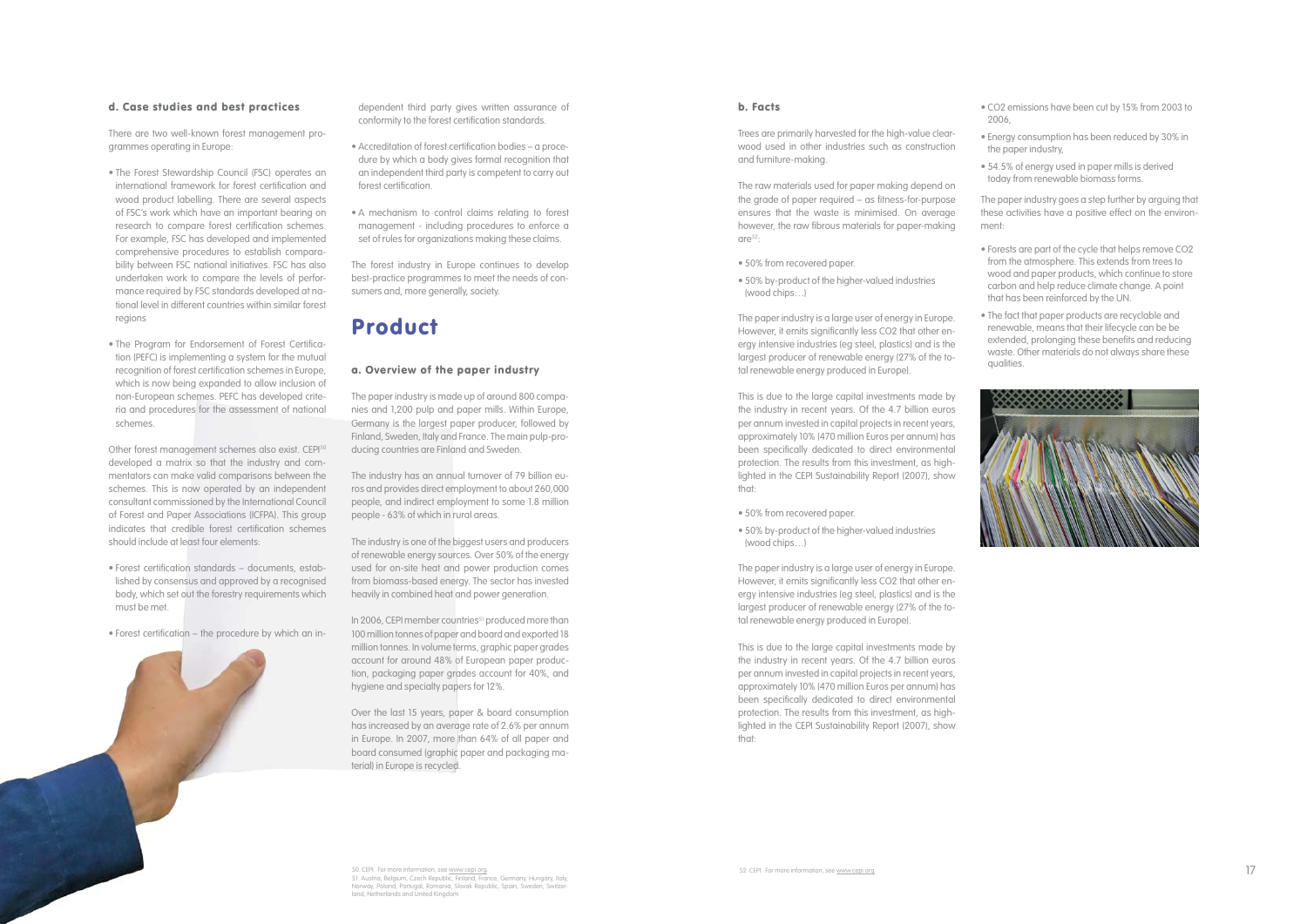| <b>MYTH</b>                                                                                     | <b>EUROPEAN CORRECTIONS</b>                                                                                                                                                                                                                                                                                                   |
|-------------------------------------------------------------------------------------------------|-------------------------------------------------------------------------------------------------------------------------------------------------------------------------------------------------------------------------------------------------------------------------------------------------------------------------------|
| Paper consumption must be<br>reduced drastically or else we will<br>lose our forests in Europe. | Forests in the EU cover 44% of the total land area and they have<br>increased by 30% since 1950.                                                                                                                                                                                                                              |
| All paper should be made from<br>recovered fibre.                                               | Although the paper industry in Europe is world champion in recy-<br>cling, fresh fibres are necessary to keep the recycling loop going.<br>Cellulose fibres deteriorate with the recycling process until they be-<br>come too short for further use (after approximately eight times).                                        |
|                                                                                                 | Besides, some high-quality paper grades can only be manufac-<br>tured from virgin fibres. Nevertheless, approximately 50% of the<br>fibre for paper and board production in Europe is recovered paper.<br>The paper industry encourages collection of used paper as a very<br>valuable raw material for new paper production. |
| Reducing paper will save trees                                                                  | Mature trees are primarily harvested for the high-value clearwood<br>used in other industries like construction and furniture-making.                                                                                                                                                                                         |
|                                                                                                 | On average in Europe, the main raw fibrous materials used for<br>paper-making are <sup>53</sup> :                                                                                                                                                                                                                             |
|                                                                                                 | • 50% from recovered paper.                                                                                                                                                                                                                                                                                                   |
|                                                                                                 | .50% from the by-product of higher-valued industries:                                                                                                                                                                                                                                                                         |
|                                                                                                 | . 13% <sup>54</sup> comes from wood chips, saw dust and the tops of<br>the harvested trees which are general unmarketable.                                                                                                                                                                                                    |
|                                                                                                 | • 20-25% <sup>55</sup> comes from thinnings which is a management<br>practice required during the lifecycle of a forest to ensure<br>the the forest remains healthy and are safe from risk of<br>fire.                                                                                                                        |
|                                                                                                 | In effect, the paper industry supports forest well-being, bio-diver-<br>sity and health by offering a valuable market for these by-products<br>that might otherwise go to waste.                                                                                                                                              |
| A heavy industry paper production                                                               | The paper industry is a large user of energy. However:                                                                                                                                                                                                                                                                        |
| has a big carbon footprint.                                                                     | a. Carbon sequestration in forests and the carbon fixed in recycled<br>paper products has a significant offsetting (positive) impact, there-<br>by lowering the carbon footprint of the paper industry.                                                                                                                       |
|                                                                                                 | b. The industry is already the largest user of renewable energy<br>in Europe. 54.5% of the energy used in European paper mills is<br>renewable biomass. The emissions from this biomass are carbon<br>neutral. The industry target is 56% by 2010.                                                                            |

We should be careful not to criticise the IT sector too much as it does offer considerable economic and social benefits in Europe. Neverthless, we must challenge current opinions where they are not correct.

1. A single PC emits upwards of 495 kg of CO2 annually (more than two percent of household emissions<sup>56</sup>)

This compares to 14 kg for the mail volume of an average European household (less than 0.1% of household emissions)<sup>57</sup>.

2. The technical university of Stockholm (Kungliga Tekniska Högskolan) concluded that, with a "European" mix of electricity and waste management systems, the web-based newspaper with just 30 minutes reading time created 20% more CO2 emissions than the physically distributed newspaper<sup>58</sup>.

### c. Concerns and myths addressed

Electronic communications are more environmentally friendly than paper.

**Wrong: Electronic communications are not necessarily more environmentally friendly:**

> As a result, AOX emissions<sup>59</sup> have been reduced by a factor of 20 since 1991 and are now below levels of detection.

### d. Case studies and best practices

The pulp and paper industry have believed for a longtime that competitiveness and sustainability should go hand in hand. The industry believes that it can achieve its critical environmental, social and economic goals. To this end, CEPI have been reporting on the industry's sustainability initiatives since 2002. The third biennual Sustainability Report was released for 2007:

• The industry aims to constantly reduce its CO2 emissions in Europe. From 2003 to 2006, it had achieved cuts of 15% which have contributed to a 10% fall in total emissions (the difference reflects growing volumes over the three-year period).

• Around 16% of the production costs on average comes from energy consumption. Improving energy efficiency therefore has strong economic as well as environmental implications. The industry has been able to produce most of its own electricity on-site through combined heat and power technologies. This has led to energy savings in the production process of 30% in the last six years.

• The sector is responsible for 27% of the total production of biomass-based energy in the EU. In 2006, 54.5% of the primary energy used in pulp and paper mills in Europe came from renewable biomass forms. It aims to grow this latter percentage to 56% by 2010.

The industry has also adopted a series of innovations in recent years as it aims to minimise the use of toxic compounds involved in paper production. One of the most innovative initiatives implemented in the paper industry has been the phasing out of the highly polluting chlorine gas that was used in the paper bleaching process. The two most common pulp bleaching practices now include:

• Totally chlorine free (TCF) product to bleach without the use for chlorine or chlorine compounds.

• Elemental chlorine free (ECF) products use chlorine dioxide in place of chlorine in the bleaching process

53. CEPI. For more information, see www.cepi.org.

54. As wood chips or sawdust

55. Weaker or smaller trees are felled early on to allow space for the stronger trees to grow larger

56. Study of a reference PC in the UK indicates that a PC operating at full capacity for eight hours per day and 5 days per week releases 6.8kg of CO2 per week or 352 kg of CO2 per annum. Given that a household PC is also used on weekends, the emissions can be estimated to be as high as 495kg of CO2 per annum. http://www.zerocarbonfootprint.co.uk/green\_computing.htm

 $18\%$  57. Ave CO2 emissions per European household is approx 20 tonnes per household per annum. This is based on figures from the International Energy Annual 2005 (7.93  $\sim$  58. http://www.forest.f//smy/forest.f//smy/for 57. Ave CO2 emissions per European household is approx 20 tonnes per household per annum. This is based on figures from the International Energy Annual 2005 (7.93 tonnes of CO2 per capita x a std conversion rate of 2.80 persons per household). The CO2 of mail per household is based on a European average number of mailpieces of 260 units per capita (approx average of UPU data for Europe) converted using the std factor of 2.80 persons per household (727 items per household). This is then converted to CO2 equivalents using an industry figure of 20gr of CO2 emitted per mailpiece (estimated average for Europe based on postal company CSR reports – collected & sum-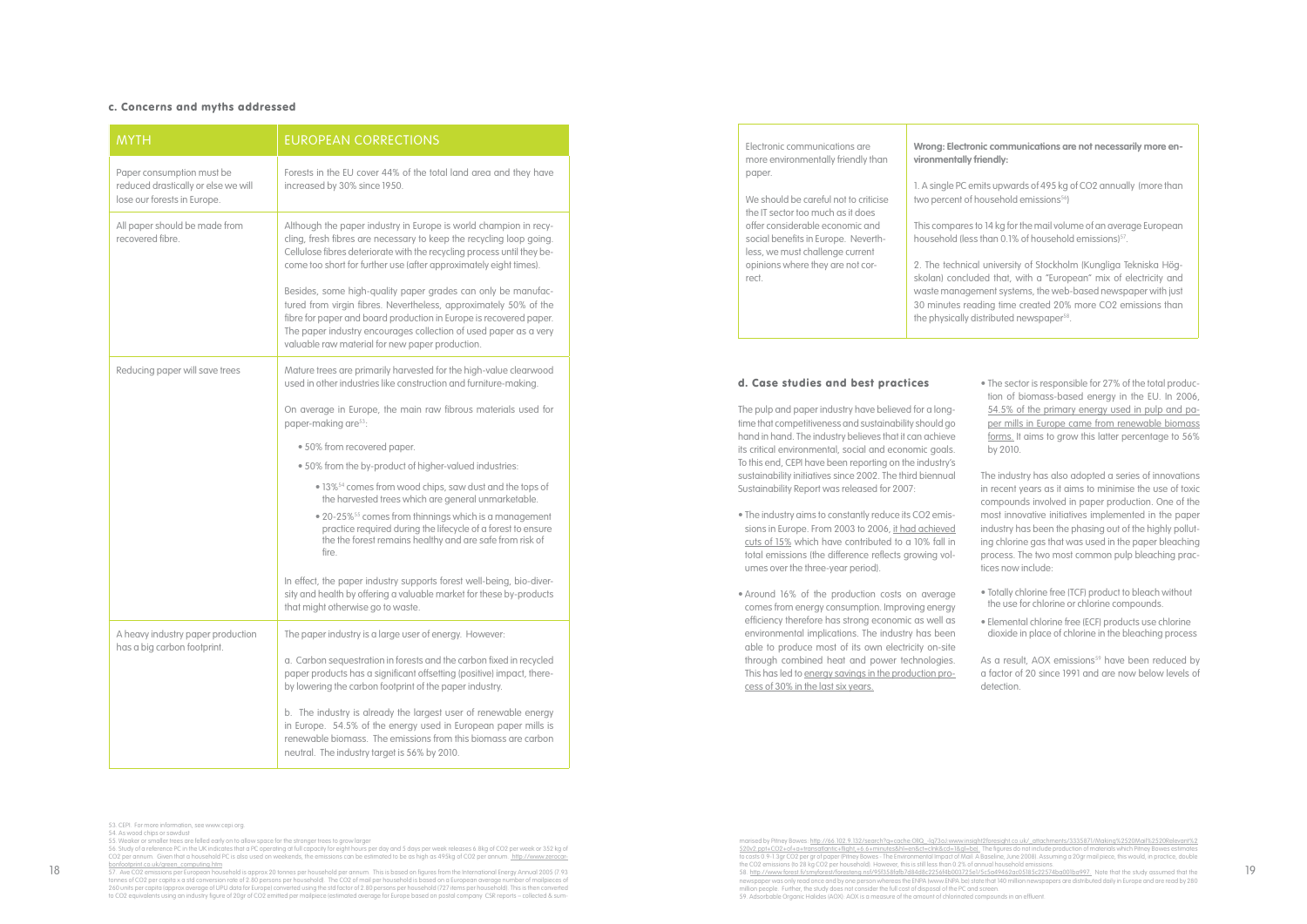

## **Content**

### a. Overview of the communications industry

**Magazine and Newspaper Publishing** 

There are over 15,000 magazine publishers located throughout Europe, many of which are Small and Medium Sized Enterprises. These companies publish more than 50,000 magazine titles in Europe and reach, on average, 80% of European adults.

300 million Europeans read magazines on a regular, consistent basis.

More than 20 billion copies of magazines are sold every year in Europe which generate annual revenues in excess of 40 billion. Magazine publishers employ more than 300,000 European citizens – although part of this figure includes flow-on employment in the related advertising, distribution, printing, design and paper manufacturing industries.

The newspaper industry generates a turnover of approximately 43.5 billion EUR each year<sup>60</sup>. It sells more than 140 million newspapers everyday in Europe which are read by over 280 million people (nb: an av-



erage of two people reading each paper sold).

### **Direct Marketing**

The European direct marketing sector represents business revenues of over

75 billion Euros and employs over two million people directly, and many more indirectly, within the EU.

Direct Marketing is a commercial communications (strategic) tool which is of considerable importance to governments, fundraisers, charities as well as businesses and consumers. The Direct and Interactive Marketing Industry covers issues such as, for example, catalogues, direct mail and e-communications. It is a popular communications channel for marketers and advertisers.

The use of Direct Mail as a medium has the following benefits:

- Companies, governments, local authorities and NGOs can inform their target audience of products or services they may be interested in and hence widen the choice for Europeans. An important benefit of Direct Mail is to offer services/information that people wish to receive; the opportunity for charities to reach people in order to get support and funding, and for politicians to send their messages to their electorate;
- It enables better targeted campaigns via the main policy guidelines which are used by Direct Mail such as Preference Services and Suppression Files;
- Start-up companies or small companies with small budgets use targeted direct mail to start their marketing programmes.

• A measurable return on investment (ROI). The entire DM chain is measurable, making it, as a strategy, very beneficial to its users.

The Direct Marketing industry seeks to maximise the response rate of all its communication campaigns, as this is widely accepted to be the most environmentally sensible and cost-effective way of operating. Nevertheless, direct marketing organisations are incorporating environmental sustainability as a key element of their corporate strategies to minimise their impact on the environment.

### b. Facts

A recent study by PostComm in the UK shows that businesses regard mail as 'core' or 'critical' to their success despite increased e-communication competition.

The importance of mail to business users features strongly in the 2008 Business Customer Survey published in October 2008 by Postcomm, the UK independent regulator of postal services.

Almost half of the survey respondents regard mail as a 'core activity' of their business, and a further 31 % say it is critical for communicating with their customers. Only 17 % report that mail is used simply for administrative purposes. This year, almost a quarter of respondents said they were using more than one provider of mail services.

The effect of electronic communication on the postal market – and ways in which the internet and mail complement each other – are clearly demonstrated in Postcomm's annual review of the postal market, the 2008 Competitive Market Review, also published on 2 October.

Tim Brown, Chief Executive, Postcomm, said:

"Our annual Business Customer Survey is a valuable guide to the way businesses regard mail services. This year's survey shows that the competitive market is spreading to include smaller mailers. Despite the increasing challenge from electronic media, 49% of the companies surveyed said mail was core to their business."

The Direct Marketing industry aims to avoid or minimise waste. It achieves this by ensuring, amongst other things, that:

- a. the campaign is designed to maximise the response from recipients.
- b. the database of names and addresses is accurate, clean and up-to-date, which will minimise irrelevant or undeliverable items being sent out.
- c. the campaign materials have a smart design, using the minimum amount of materials, while not compromising the response rate.

To this end, under the leadership of FEDMA, the Direct Marketing industry has adopted a Recommendation on Direct Mail and the Environment, as a tool for direct marketers to reduce the environmental impact of their activities (see best practices below).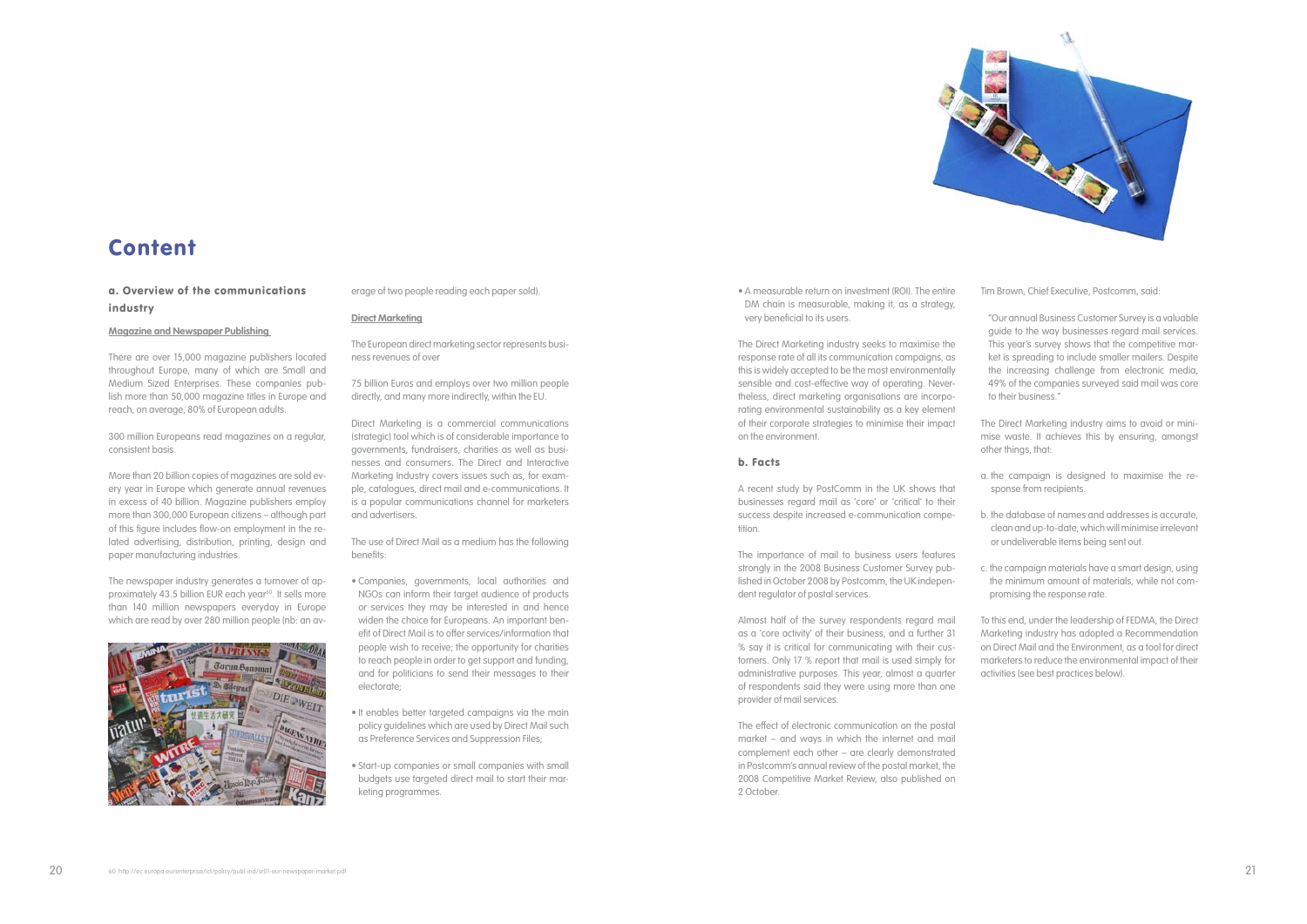| <b>MYTH</b>                                                 | <b>EUROPEAN CORRECTIONS</b>                                                                                                                                                                                                                                                                                                          |
|-------------------------------------------------------------|--------------------------------------------------------------------------------------------------------------------------------------------------------------------------------------------------------------------------------------------------------------------------------------------------------------------------------------|
| More than 30% of direct mail is not<br>opened               | The DM industry aims to maximise the response rate from its cam-<br>paigns. Most European DM Associations operate a Robinson list<br>system where the public can opt-out of receiving DM information.                                                                                                                                |
|                                                             | It should be noted however, that Europeans enjoy receiving mail<br>that informs them of new and exciting products and services. In<br>Belgium, 97% of people check the post daily, 74% open the mail im-<br>mediately. 80% of all DM is opened - with an average reading time<br>of two minutes. This is known as the "mail moment". |
|                                                             | In the UK, levels of opening (67%) and reading (45%) increased in<br>2005 (Consumer Direct Mail Trends Survey 2006). 70% of custom-<br>ers keep direct mail received for later use.                                                                                                                                                  |
| The Direct mail industry has no<br>value                    | In the UK, Direct mail expenditure stands at £8.6 billion (DMA<br>Participation Media 2005). Average consumer spending is £577<br>through direct mail per year.                                                                                                                                                                      |
|                                                             | This makes Direct Mail one of the most valued marketing media.                                                                                                                                                                                                                                                                       |
| Responses from DM campaigns<br>are low.                     | In the UK, 56% of consumers have purchased after receiving ad-<br>vertising mail - warm / targeted mailings perform best, with 38% of<br>consumers buying from these at some point.                                                                                                                                                  |
|                                                             | The experience of buying products driven by advertising mail is a<br>satisfying one for 82% of consumers.                                                                                                                                                                                                                            |
| A response rate of 5% implies by<br>default a waste of 95%. | As Direct Mail is used in the so called "media mix", its response<br>rate is actually much higher than an average 5%, but that is not<br>measured as such.                                                                                                                                                                           |
|                                                             | Targeting is an important feature of Direct Mail. Advanced target-<br>ing techniques and continuous improvements help to limit excess<br>production. However, Direct Mail is also advertising for the product<br>or brand, therefore non-response does not constitute waste.                                                         |
|                                                             | After consumers have used the information, the material becomes<br>a recyclable product that can be used again and again if treated<br>properly. This is no different from an empty drinks can which is dis-<br>carded correctly so that it can be reused.                                                                           |

### c. Concerns and myths addressed

ts for 1% of the total paper consumption in an

of the paper used in DM campaigns is recyist communities, only a fraction of a % of landfill ycled direct marketing materials. This figure is cal communities where there are no paper-recyable.

rages consumers and local communities to ret it can be used again.

r industry estimates that direct mail (addressed nail, and loose inserts in newspapers and magor approximately 500,000 tonnes of paper per paper usage. It is also widely reported that less In landfill sites – a figure which the UK DMA is rther.

Int and interesting information. As mentioned in pean citizens open most DM material delivered

tional preference service lists is an option for uninterested.

t aspect of any campaign is to maximize the res have shown that campaigns combining mail p to an additional 25% response rate.

Denmark<sup>61</sup> has demonstrated that despite the anes to receive communications by e-mail, on-MS or to visit websites for information, there is nce for receiving paper based communications.

t, regardless of the type of information, the letter eiving information from businesses and public eiving information from businesses, 62% prefer g information from public authorities, 58% pre-

clear winner when it comes to receiving inforunions, humanitarian organisations and sports be contacted by letter.

banks that switched from paper to electronic a now returning to paper based communications is. In addition, they are not only communicating in the traditional way – bank statements – but they are adding advertising on/in the envelope<sup>63</sup>.

| Direct Mail is responsible for the<br>size of waste landfills                                                                    | Direct Mail account:<br>average country.                                                                                                                                |
|----------------------------------------------------------------------------------------------------------------------------------|-------------------------------------------------------------------------------------------------------------------------------------------------------------------------|
|                                                                                                                                  | Across Europe, 90%<br>cled. Indeed, in mos<br>consists of not recy<br>slightly higher in loco<br>cling facilities availa                                                |
|                                                                                                                                  | The industry encour<br>cycle paper, so that                                                                                                                             |
|                                                                                                                                  | In the UK, the paper<br>and unaddressed m<br>azines) accounts fo<br>year or just 4.4% of p<br>than 1% ends up or<br>aiming to reduce fur                                |
| Junk mail and catalogues are clog-<br>ging our mail boxes                                                                        | DM contains relevar<br>the first myth, Europ<br>daily.                                                                                                                  |
|                                                                                                                                  | Opt-out via the nat<br>those who are truly                                                                                                                              |
| Electronic DM is more effective and<br>more environmentally friendly.                                                            | The most important<br>sponse. UK studies<br>and internet yield up                                                                                                       |
| Electronic communications are<br>more efficient in reaching custom-<br>ers and achieving the objectives of<br>the communication. | A recent study in D<br>possibility for the Do<br>line banking and S/<br>still a large preferen<br>Replies showed that<br>is preferred for rece<br>authorities. For rece |
|                                                                                                                                  | a letter. For receiving<br>fer a letter <sup>62</sup> .                                                                                                                 |
|                                                                                                                                  | The letter is also a<br>mation from trade u<br>clubs. 57% prefer to                                                                                                     |
|                                                                                                                                  | In Belgium, some b<br>few years ago are n<br>with their customers<br>with their customer                                                                                |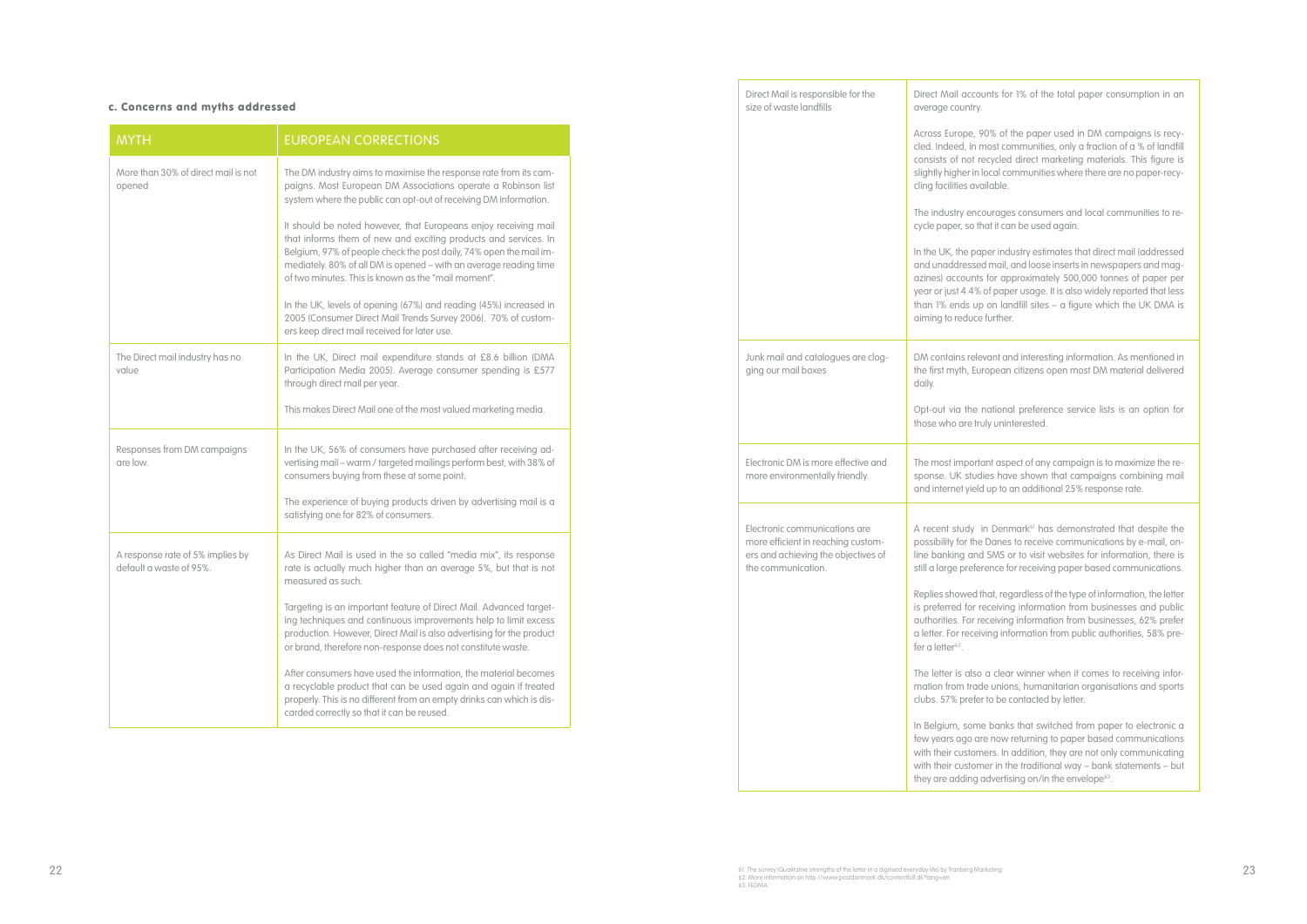

### d. Best practices

FEDMA offers a comprehensive environmental guide to all its members when developing a campaign. FEDMA's Recommendation for Direct Mail and the Environment can be found at http://www.fedma.org/ environment.

Examples of the key points included in the guide, and their corresponding best practices, are:

#### **Efficient data management**

• Change of Address – most postal operators have efficient change of address systems in place. It is essential that these files are used to clean marketers' databases, as well as using any returns ("nixies") to remove addresses with no change of address. For more information on national change of address databases, see the Annex.

#### **Usage of suppression files**

• La Poste: "Alliage" product: This product is aimed at identifying every returned mail of an addressed mail campaign. Within 12 days, outdated addresses are taken out of the data base. All returned mails are recycled.

#### **Unaddressed mail**

- Mediapost: Regular updating of Mediapost database including the list of addresses with 'stop pub' stickers which offers campaign cost reductions by taking it into account in the volume of material printed (4% less).
- Mediapost "Municipost" product: Possibility for local government to reach 100% of households (including those who have a "stop pub" sticker).

### **Environmentally friendly design and production of direct mail and promotions material**

• Mediapost: Life cycle analysis of a non addressed mail campaign conducted with Carrefour alongside the publication of a guide on how to minimise at each stage the environmental impact of a campaign. Carrefour has demonstrated the success of this approach by reducing by 5% in 2 years the volume of paper consumed and by increasing to 90% the share of recycled paper in its campaign.

## The Production

#### a. Overview of the printing industry

The European graphic industry employs over 870,000 people and has a turnover of more than €00 billion. It has a reputation for quality. It is increasingly committed to environmental and sustainable development policies and, thanks to new technologies and processes, can offer a complete range of services along the print value chain.

The printing industry has changed significantly in the last decades, and most printing plants are today highly digitized and modern.

Printed products have long enjoyed a generally positive image, due to the print industry's familiarity with consumers. In 2002 the European Commission produced a study on the image of the forest-based sectors. The printing sector had overall a positive image, where printed products were said to be important bearers of information and culture. The report also presents an almost unanimous image of a dynamic and modern industry. The industry was perceived to be very innovative, notably in the rapid development of new technologies, mostly referring to graphic design and pre-press as well as digital technologies in print.

### b. Facts

The industry is perceived by the general public to have some negative impact on the environment. This is mainly associated to using inks, colouring agents and other chemicals which can be harmful to nature as well as to the health of workers. Nevertheless, the industry is investing heavily to limit its environmental impact:

**Pre-press** activities have benefited from many technological developments, which paved the way for digital image data processing. The development of modern digital technology also reduced the environmental impact of pre-press activities significantly. Direct imaging of "image carriers", such as printing plates in offset printing or printing cylinders, is now widely used in many printing processes. The best known among these technologies is CTP (Computer to plate) in offset and flexo printing.

**Printing and finishing** according to customer requirements, run length and delivery time different printing processes are used.

• Offset printing (web and sheet fed) are the most common printing processes for marketing products. Web offset printing requires operators to take measures to prevent VOC waste gases emitted during the drying phase (eliminated by high-performance incinerators) while sheetfed offset is not considered to have a significant impact on air emissions. In sheet fed offset, alternative inks, often called "ecoinks" which are not based on organic solvents but on vegetable oils, are also available to printers. However, experience is still missing on how far they can substitute the traditional inks.

• Publication gravure printing is used for printing jobs with large circulations such as magazines and catalogues and it represents approximately 25% of printing activities throughout Europe. Gravure printing uses an engraved cylinder as the printing form and relatively liquid inks. The inks are kept liquid by a precise proportion of a very powerful solvent, toluene. Very efficient vapour recovery units enable a recovery rate close to 100%. Newer gravure inks with reduced toluene content are increasingly used within the industry, and toluene traces in the final copies can now be reduced to 0.04% of the total input.

• More recent developments in Digital Printing allow for the direct transfer of a digital image or text onto a substrate, such as paper, foil, carton, etc. It produces little waste in terms of paper and chemicals used. The ink or toner does not absorb into the paper, as does conventional ink, but forms a layer on the surface.

These new techniques allow every print job to be different, and thereby open the field for personalisation and customization of messages on each print. This facility contributes very positively towards increased performance in commercial communications and thus to reducing environmental impacts wherever possible.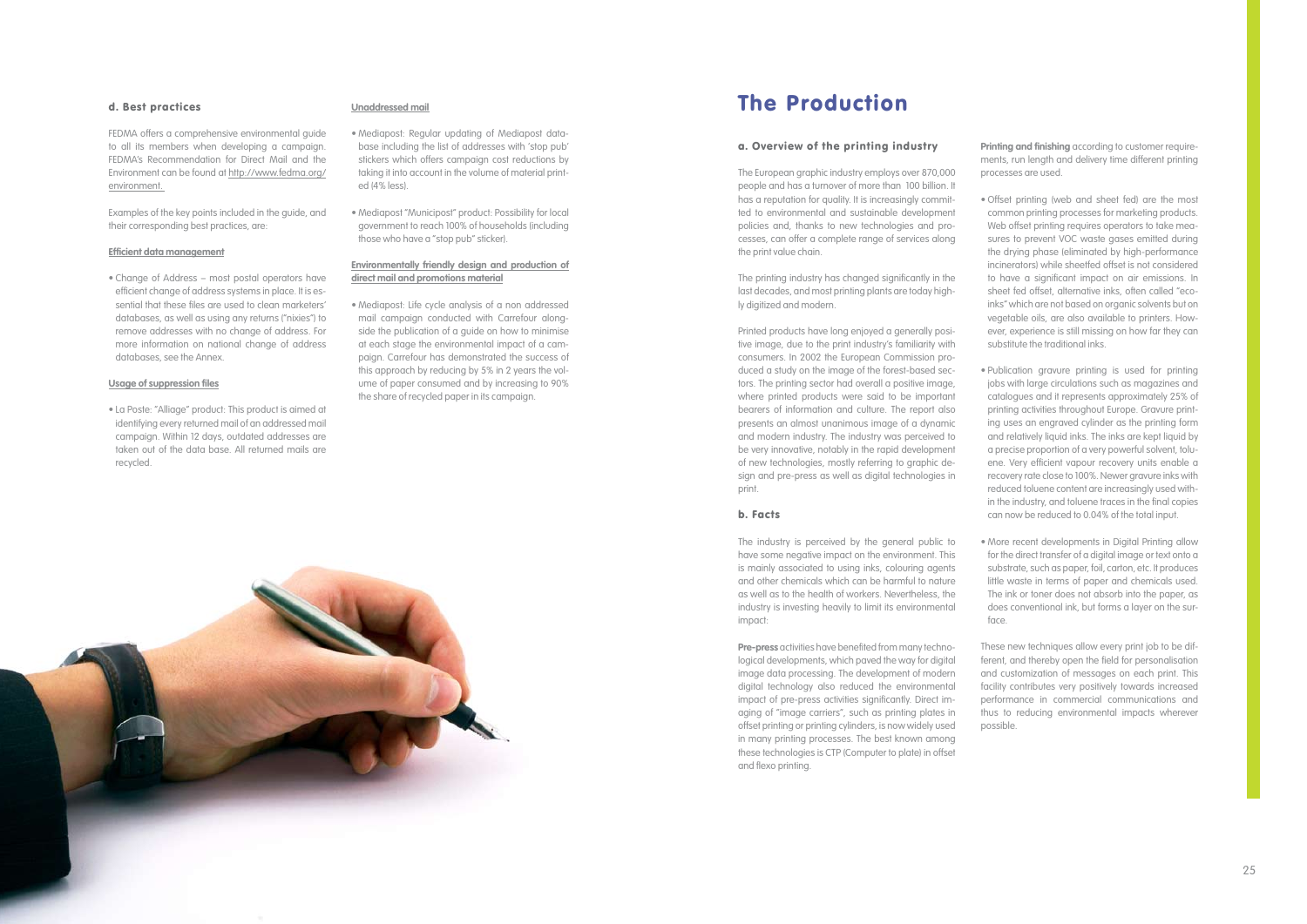





### Waste management

Waste water: The digitalization of many pre-press operations – regardless of the printing method used - fundamentally transform operations, and reduced drastically waste water impact.

• Waste materials: The ink manufacturing industry is implementing the outcome of several European directives on the potential toxicity of chemical sub stances known as European Directives on the Label ling and Classification of Chemical Substances, and more recently European printers contributed to the successful implementation of the new European law on the use and control of chemicals (REACH) and waste management practices.

Ensuring a high level of performance and safe use of inks has been a constant concern of European print ing ink manufacturers. EUPIA, their European associa tion, established a regularly revised "exclusion list" of chemical substances, which facilitates the compliance of members.

Printing plants are also following strict regulations which require to treat waste materials heavily loaded with residues as "special waste" avoiding thereby dis posal via landfilling.

### Recycling

The European printing industry is a partner in the pa per chain, both at European and national level, and contributes in developing best practices for an efficient recovery and recycling of end of life printed products. The latest state of the art in this field can be found in the 2006-2010 European Declaration on Paper Recy cling. For more information go to: www.paperrecovery.org.

### Climate change

ess has its specific environmental impact with adequate solutions. Ozone exposure levels in the work environ commonly connected with digital printing. They remain however within international health standards. VOC emis toner as well as end of life treatment of empty cartridges and other consumables also need to be taken into con -

> ns with digital technology, although lowering n is therefore not always the most sustainable

activities, printing has an impact on climate change. However, within the print chain, the share of CO2 emis stram prints and amounts to only 10-20% of the entire finished product. Printers work in cooperation with suppliers in order to re is along the entire value chain.

The industry (via Intergraf) has formed a task force on CO2 emissions, to investigate possible guidelines for companies to identify and reduce their impact on climate change. Effectively reducing emissions and saving energy has become a priority amongst printing companies today. The task force is currently looking into different models of calculation in order to find one suitable for the whole industry.

The use of e-mails and internet involves specific environmental im from waste consumables (toner cartridges etc) ng of computers and servers, etc...

| <b>MYTH</b>                                                                                                 | <b>EUROPEAN C</b>                                                                                                                                                                                         |
|-------------------------------------------------------------------------------------------------------------|-----------------------------------------------------------------------------------------------------------------------------------------------------------------------------------------------------------|
| Vegetable inks should always be<br>used in printing to reduce environ-<br>mental impacts                    | Vegetable inks are r<br>in sheet fed offset<br>large run printing jo                                                                                                                                      |
| Printers want to print large runs to<br>sell more to their clients                                          | The main objective<br>the possibility for bu<br>ship with their cust<br>the needs and wis<br>equipment to deal<br>partners in the pers<br>ucts and variable ru                                            |
| Digital printing is better for the envi-<br>ronment than traditional methods<br>such as offset and heat set | Each printing proce<br>adequate solutions<br>ment is the impact<br>remain however wi<br>sions, de-inking of<br>cartridges and othe<br>sideration.<br>Printing shorter rur<br>paper consumptior<br>option. |
| Printing is energy intensive and is<br>therefore contributing to climate<br>change                          | As for all human<br>change. However,<br>sions from printing<br>product. Printers wo<br>duce CO2 emission                                                                                                  |
| Using e-mail and internet is more<br>environmentally friendly than print.                                   | The use of e-mails o<br>pacts. These range<br>up to waste handlin<br>Furthermore, increc<br>siderable impact or<br>ter.                                                                                   |

### ORRECTIONS

not an option for all printing processes, but only printing. This limitation excludes automatically large run printing short runs.

for printers is the satisfaction of customers and the possibility for building a strong long-term commercial relation tomers. They are therefore committed to fulfil thes of customers. Printers have the adequate with small and large runs. Printers are also key partners in the personalisation and customisation of printed prod uns.

Furthermore, increased traffic on servers and PCs also has a con siderable impact on energy consumption. See the previous chap -

### c. Concerns and myths addressed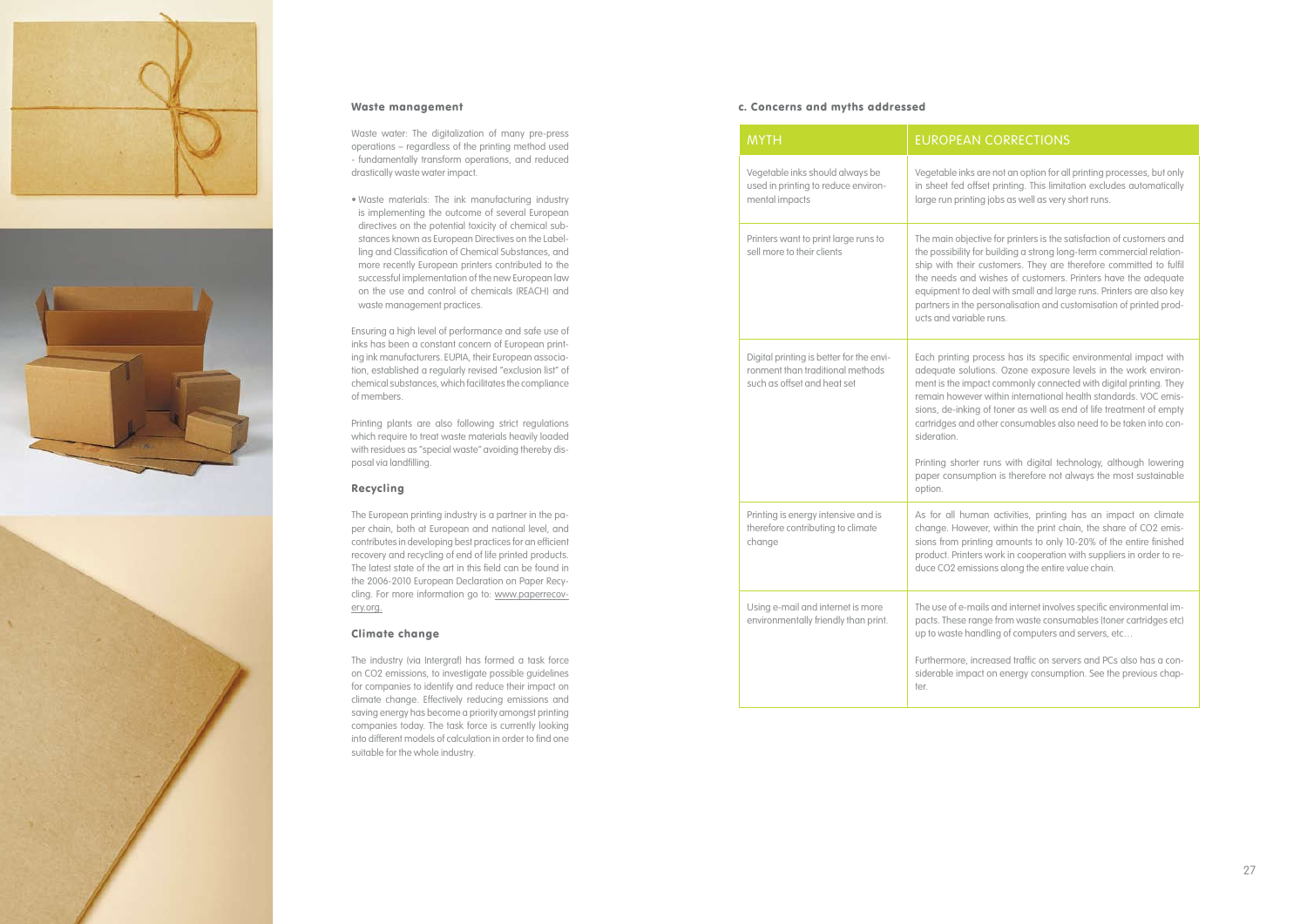### d. Case studies and best practices

**Inks:** Vegetable based inks use corn, walnut, coconut, linseed, canola and soy-bean oils which are all renewable resources (unlike petroleum). Vegetable based inks frequently have a lower percentage of VOC's<sup>64</sup>, which contribute to air and water pollution. Compared to petroleum inks, less vegetable ink is needed for a given print job.

Regarding the traditional inks, the ink manufacturing industry adopted a self regulation known as "CEPE Exclusion List", which ensures that the inks do not contain heavy metals such as mercury, lead or cadmium, which are most often used in brightly coloured inks.

Efforts are also carried out in reducing the impact of **dampening solutions** in offset printing, via reducing or even eliminating isopropanol.

**Cleaning agents** also benefit from the development of better targeted products, reducing the volatility of solvents and thereby VOC emissions.

#### **Reducing the use of paper and energy**

Printers display many efforts in improving the preparation procedure of presses and thereby reduce the amount of proof copies.

Similarly printers devote a lot of attention to improved energy management strategies, which is beneficial for the environment and for production costs in the plant.

### **Industry projects**

Printing industry federations around Europe are continuously making efforts to help printers in their environmental work. Below are some examples of projects

• Substitution of chemicals in the graphic industry – Denmark

The Danish industry federation (GA)'s intention is to create the basis for an improvement of the environmental presentation of the total Danish graphic industry by preparing the business for the substitution of problematic substances, most of all trying to be abreast of the REACH related substitution demands.

- Health and Safety Internet United Kingdom The British Printing Industry Federation provides online support for their members to improve their performance in Health & Safety. The tools include an "H&S Health check and Induction" as well as guidance on new and upcoming topics.
- Prevention of waste paper Belgium The Belgian printers' federation, Febelgra, has developed a guide that identifies the causes for waste paper during the procedure of print production. The guide also contains many suggestions on how to reduce waste paper that occurs during the process. With this guidance, companies managed to reduce their waste paper by up to 50%.
- Print CO2 Geprüft Germany The German Printers' Federation, BVDM has created a model for companies to calculate and offset their CO2 emissions. The tool will be available to

The European Commission confirms that the volume of paper and board packaging recycled is more than half of all the packaging materials recycled in the EU. Thus the industry has been an essential contributor to the Packaging and Packaging Waste Directive targets<sup>66</sup>.

members of the federation, and the results are presented in a certificate.

• The window film could be completely removed. The drum screening removed the large fragments while the secondary screening removed all other fragments.

Energy efficiency is the objective of several national or European projects including identifying areas for improvement and offering benchmarking opportunities for printers.

• The optical characteristics of the pulp were not negatively affected in the envelope mix. This result is consistent whether using the brightness values (as shown) or the ERIC<sup>68</sup> values.

## The Carrier

### a. Overview of the boxes and envelopes converting sector

The paper and board converting industry generates revenues of 60 billion EUR per annum and employs about 380,000 people in the EU (CITPA<sup>65</sup>). The main products produced by the sector are paper and board packaging (including corrugated boxes, folding boxes, beverage cartons and paper sacks), sanitary and other household paper products, office stationary, envelopes, wallpaper, bookbinding, specialty papers and many other paper and board products essential for daily life.

0 64. volatile organic compound (VOC): Any organic compound which evaporates readily to the atmosphere.<br>65. Within this industry, the corrugated board industry has a turnover of 20 Billion EUR per annum and employs 98,000 has a turnover of 2 Billion EUR and employs around 20,000 persons.

The industry provides a safe and secure basis to transport goods from the manufacturer to the final consumer. In effect, the business ensures that the product is received in a form that is still 'fit-for-purpose'. In the absence of the packaging and envelope sector, consumers have a significantly higher risk of product damage and/or privacy breaches.

Similarly to the paper and printing industry, the converting sector is also a strong supporter of recycling initiatives in Europe. Indeed they are a signatory to the European Declaration on Paper Recycling which commits to supporting activities that will help to hit a 66% recycling target by 2010 (across all paper grades).

### b. Facts

The converting industry is always looking to meet demands on environmental performance. By building on a solid scientific basis through lifecycle analysis, the industry is continuously working to improve its environmental performance, for instance on energy use, resource use, eco-design and recycling.

Paper and board packaging remains the EU champion for recycling:

- 92% of its fibres are from recovered paper,
- The industry currently recycles over 84% of its case material (corrugated box) packaging. This easily exceeds the target set in Directive 94/62/EC on packaging and packaging waste (set at 60% by 2008).

### c. Case studies and best practices

### **Envelopes: The Totally Recyclable Envelope**

A study was conducted by the Envelution Forum to develop guidelines for envelope manufacturers in Europe to produce a recyclable envelope. The study was conducted by the Centre Technique du Papier (CTP<sup>67</sup>) following standard testing procedures. The studies and plant trial were able to conclusively show that:

• There was no macro or microstickie formation from the glues used in the trial

• There was no significant modification of the processed water characteristics

The study found that it was possible to recycle envelopes manufactured from standard commercial components within the graphic paper recycling stream without any negative impact on the final recycling product. What is considered as unwanted material in the recycled graphic paper stream today can actually be a valuable source of quality cellulose fibre for recycling mills tomorrow. More information is available by contacting FEPE AISBL at www.fepe.org.



66. www.cepi.org + www.paperonline.org 67. Centre Technique du Papier - GRENOBLE - FRANCE 68. ERIC = Effective Residual Ink Concentration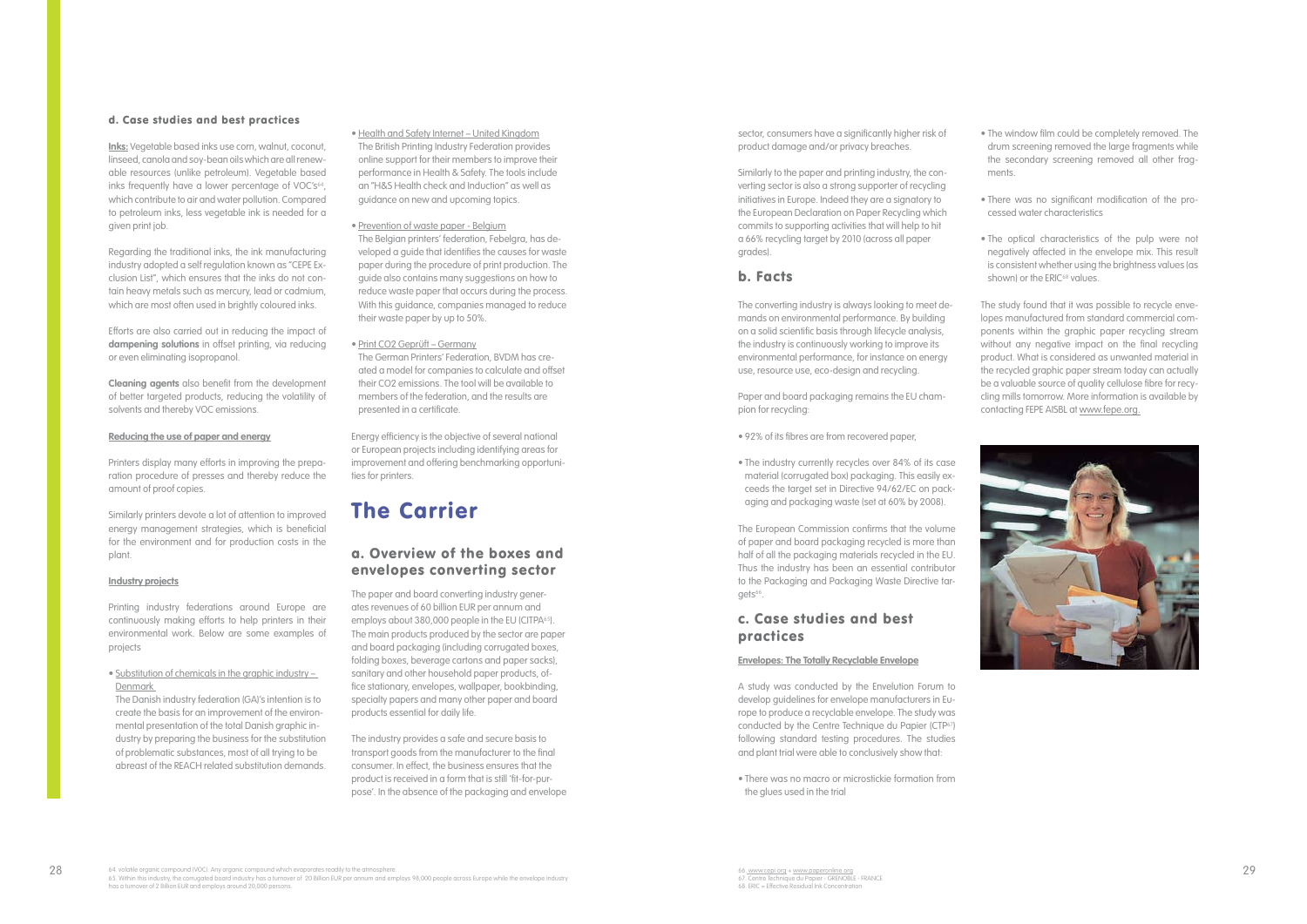The European envelope industry recognises that con verted paper products have an impact on the environ ment during their life - from the forest management to the chemicals used for printing and the water and air emissions that occur during the converting process. Accordingly, they have been involved in a project to develop a new European ecolabel for converted paper products. The ecolabel was launched in mid-2008. The objective of the Paper by Nature ('PBN') Ecolabel is to offer the first clear and trustworthy reference for European consumers of converted paper products 69.

### Envelopes: Paper by Nature Ecolabel

The programme and specific criteria have been de veloped in consultation with a leading environmental NGO.

### a. Overview of the Postal **industry**

The PBN Ecolabel applies to converted paper prod ucts such as envelopes, books and pads and filing products. It takes into account the potential environ mental impacts of the product:

- Raw materials: it covers responsible forest manage ment and paper manufacturing.
- Converting process: it covers all environmental im pacts potentially generated by paper converting process: energy, emissions to water and air and the use of substances harmful for the environment during the process.

The certification is regularly reviewed and monitored. Every three years, there is a general review covering the entire set of criteria.

For more information, please refer to the website: www.paperbynature.com.

## The delivery

• UK Postcomm<sup>70</sup> study of mail vs. e-mail (in 2008) revealed that consumers considered mail as a more personal form of communication compared to email, which left them feeling a more valued cus tomer. They also viewed the company as more pro fessional. Finally, they were more likely to react to the mail received.

- Studies from countries where the e-communications have high penetration levels (i.e. Sweden and Den mark) have revealed similar results.
- In Belgium, the mail moment studies provide these same insights (for more details, see chapter 4. on the creative message).
- European Public Postal Operators within PostEurop (i.e. 48 members from the EU & CEEC's) emit between 8 and 11 millions tons of CO2 annually. Of this between 5 and 8 millions tons of CO2 can be attributed to the 25 EU operators<sup>71</sup>. Accordingly, the reduction of CO2 emissions is the most important environmental chal lenge for the European public postal operators:
- Approximately 50 % of these CO2 emissions result from the use of road transport, with aviation and building energy usage being significant contribu tors.
- Information from postal operators suggests that it costs between 25-35g CO2 to deliver a mailpiece (from sender to receiver).
- The industry continuously strives to optimise its domestic and cross border networks. Optimising networks allows operators to improve efficiency sig nificantly, for example by reducing specific mileages in mail delivery and by improving the use of air fleet by adding more tonnes of air freight without adding flights.

The European postal sector generates revenues of 47 billion and employs more than two million people di rectly. Most incumbent operators are the largest em ployers in their country. The main activities are mail transportation and delivery.

The industry remains one of the key infrastructural services to support the flow of information across Europe. UPU (Universal Postal Union) figures confirm that the penetration of the mail network across Eu rope is almost 100%. In other words, mail operators are capable of providing communications to 100% of European citizens.

The essential nature of the service network has, once again, been recognised during the recently concluded review of the European postal policy. While the Euro pean directive was finally ratified by the European Parliament in early 2008, it ensures that a basic universal service provision remains an important pillar in the industry – guaranteeing a five-day a week delivery at an acceptable service level at an affordable price. Ef fectively, the European Institutions acknowledged the strategically important role of written communication in order to keep citizens informed.



### b. Facts

The European postal industry offers an extremely valuable service to all citizens. Studies reinforce the fact that post remains highly valued by recipients.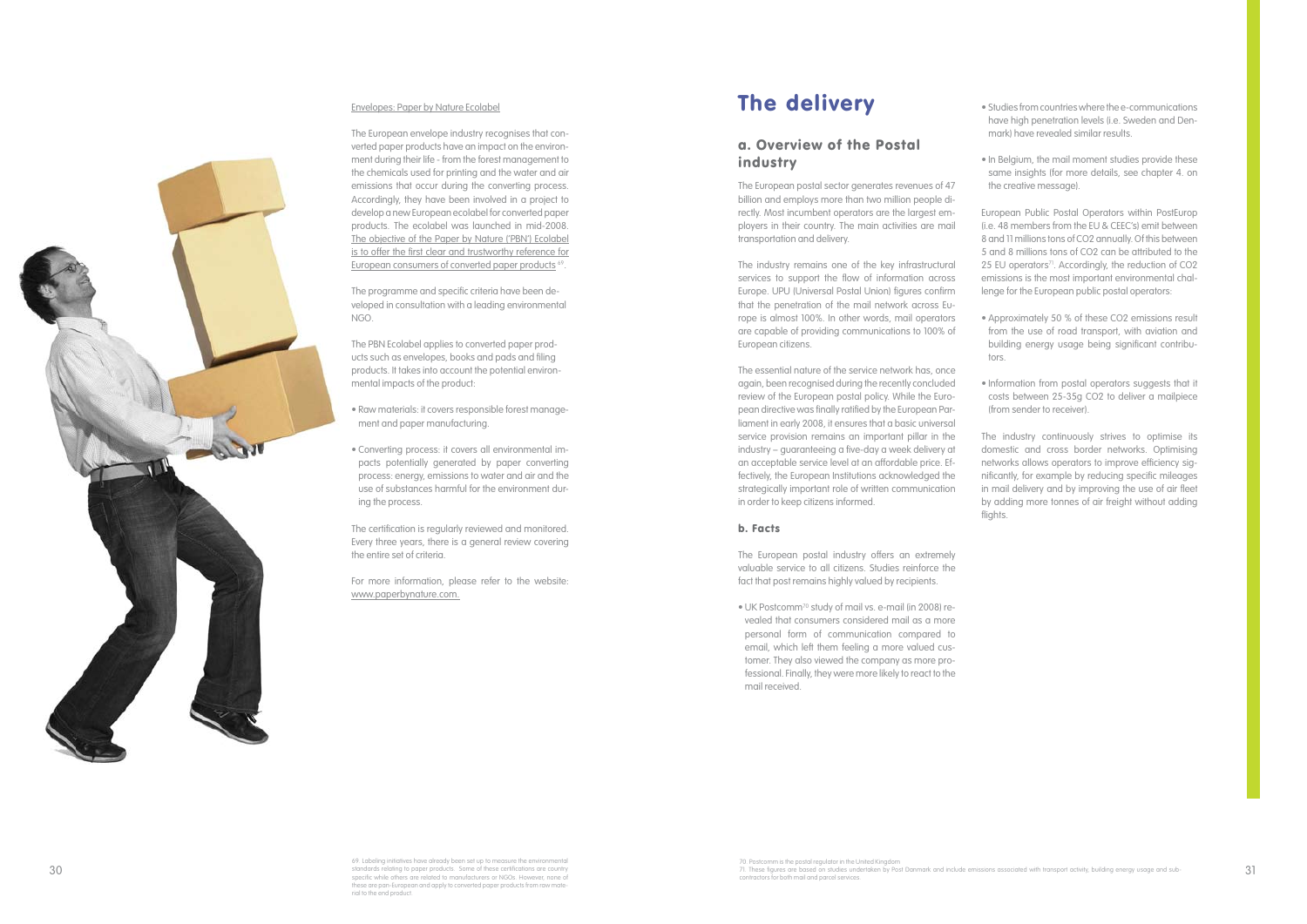| <b>MYTH</b>                                                                                                                                                                                                                           | <b>EUROPEAN CORRECTIONS</b>                                                                                                                                                                                                                                                                                                                                                                                                                                                                                                                                         |
|---------------------------------------------------------------------------------------------------------------------------------------------------------------------------------------------------------------------------------------|---------------------------------------------------------------------------------------------------------------------------------------------------------------------------------------------------------------------------------------------------------------------------------------------------------------------------------------------------------------------------------------------------------------------------------------------------------------------------------------------------------------------------------------------------------------------|
| Mail is a large polluter in the mix of<br>household waste in Europe                                                                                                                                                                   | Mail represents 0.1% of total household CO2 emissions in Europe.<br>The 14 kg of CO2 emitted yearly is the equivalent of :<br>• One 70 km car journey<br>· Five Cheeseburgers<br>• Nine litres of milk<br>· 6.6 min transatlantic flight                                                                                                                                                                                                                                                                                                                            |
| All companies should convert to<br>electronic communication. It is<br>better for the environment and also<br>what both customers and compa-<br>nies want.<br>The big myth: Computers and the<br>internet - they are useful for us all | A single PC emits upwards of 495 kg of CO2 annually - more than<br>two percent of household emissions.<br>BUT they are not necessarily better for the environment!!                                                                                                                                                                                                                                                                                                                                                                                                 |
| People do not want paper adver-<br>tisement / junk mail                                                                                                                                                                               | Studies in Belgium have shown that sales results at Carrefour can<br>be up to 50% lower if door-to-door advertisement is not delivered<br>or not delivered on time.<br>People want paper-based advertising and they make use of it<br>when they receive it. 52% of households say they purchase prod-<br>ucts and services seen in advertising mail they receive.<br>All mail is highly relevant to a very large audience by providing tar-<br>geted intelligent communications that enhance customer relation-<br>ships and create value for all parties involved. |

| Mail Order Catalogues are<br>polluting                                                  | The energy needed<br>households, followe<br>homes needs to be<br>car to drive to shops<br>storage facilities, hed                                          |
|-----------------------------------------------------------------------------------------|------------------------------------------------------------------------------------------------------------------------------------------------------------|
| Door-to-door is the worst and most<br>polluting form of paper based com-<br>munications | Postal operators ha<br>those areas where p<br>the door-to-door cor<br>Segmentation has be<br>mentation for sende<br>thus better cost contr<br>environment. |
| Paper advertising is not effective as<br>a medium                                       | Out of all media, dire<br>return and therefore<br>tion to large audience<br>for the sending comp<br>environment. The eff<br>than paper based co            |

### c. Concerns and myths addressed

72. Ave CO2 emissions per European household is approx 20 tonnes per household per annum. This based on figures from the International Energy Annual 2005 (7.93 tonnes of CO2 per capita x a std conversion rate of 2.80 persons per household).

32 33 73. The CO2 of mail per household is based on a European average number of mailpieces of 260 units per capita ((approx average of UPU data for Europe) converted using<br>the std factor of 2.80 persons per household (727 items <u>clnk&cd=1&gl=be). The figures do not include production of materials which Pitney Bowes estimates to costs 0.9-1.3gr CO2 per gr of paper (Pitney Bowes - The Environmen-<br>t<u>al Impact of Mail: A</u> Baseline, June 2008). Assumi</u>

74. Pitney Bowes (Making Mail Relevant) http://66.102.9.132/search?q=cache:OlIQ\_-lq73oJ:www.insight2foresight.co.uk/\_attachments/3335871/Making%2520Mail%25 20Relevant%2520v2.ppt+CO2+of+a+transatlantic+flight.+6.6+minutes&hl=en&d=clnk&cd=1&gl=bel.<br>75. Study of a reference PC in the UK indicates that a PC operating at full capacity for eight hours per ally s<br>or 352 kg of CO2 pe http://www.zerocarbonfootprint.co.uk/green\_computing.htm 76. www.usps.com/directmail/\_pdf/04MailMoment.pdf 77. Door-to-door is the delivery technique whereby a postal operator will deliver identical non addressed and not franked mail pieces to every household in a designated area.

to create the catalogues and deliver them to ed by placing an order and delivering it to the compared with multiple families taking their care to drive to solid to drive to some trains of ating, cooling, cleaning etc.

ave adapted the system to ensure that only parts of the population actually use it receive mmunications.

een introduced and the benefit of levels of segers is that target audiences are reached and rol is realised as well as a lesser impact on the

ect mail has demonstrated to have the highest to be the most efficient means of communicates. Efficiency should be seen on the level of ROI pany but also impact overall on society and the fort to achieve sales is greater for media other ommunications.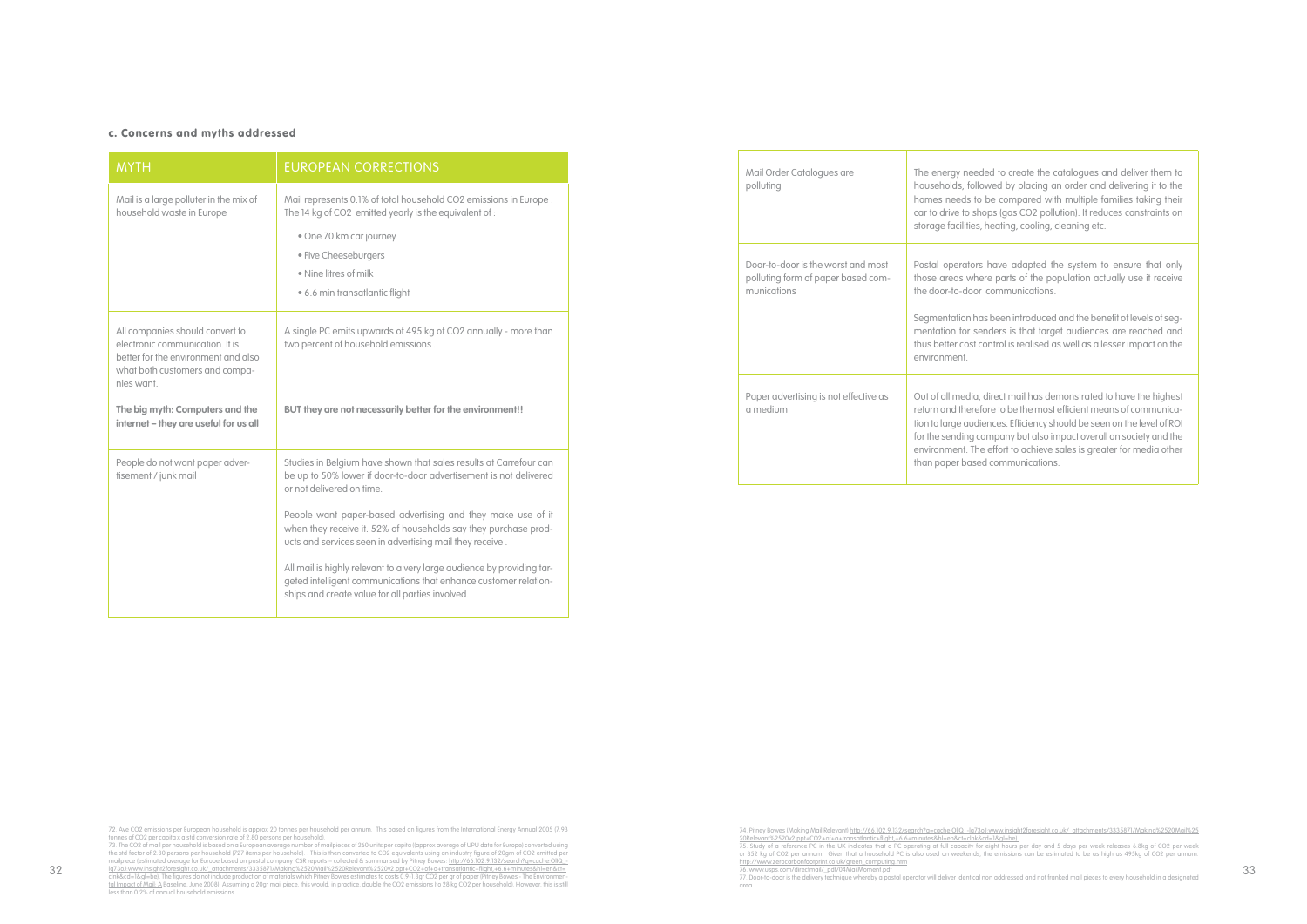### d. Case studies and best practices

#### **PostEurop GHG program.**<sup>78</sup>

The main goals of PostEurop's environmental program are to:

- Reduce CO2 emissions by 10% across all programme participants by 2012).
- Combat the causes of climate change our top environmental priority.
- Minimize our use of natural resources such as fossil fuels and wood-based products.
- Increase our use of alternative fuels (e.g. biogas).
- Promote our innovative transportation methods and alternative vehicles
- Optimize our network using state-of-the-art IT tools to avoid unnecessary trips.

In April 2008, 16 operators had committed to the programme: Österreichische Post (Austria), CTT-Correios (Portugal), Deutsche Post World Net (Germany), De Post / La Poste (Belgium), Hellenic Post – ELTA (Greece), Itella (Finland), Groupe La Poste (France), Magyar Posta (Hungary), MaltaPost p.l.c (Malta), Post Danmark (Denmark), Poste Italiane, (Italy), Posten AB (Sweden), Posten Norge (Norway), Royal Mail Group Ltd (United Kingdom), Swiss Post (Swiss), TNT (Netherlands).

#### **"Waste not" policy at Royal Mail.**

Royal Mail Group (RM) is minimising the amount of waste created. Royal Mail's six environmental targets are:

- Target one: A reduction in normalised Group wide fleet fossil fuel usage by 14% from current levels by 2010;
- Target two: A reduction in normalised energy consumption for building energy use by 10% from current levels by 2010;
- Target three: An increase in the usage of renewable energy to 50% of total building energy use by 2010;
- Target four: A reduction in the normalised quantity of containerised solid waste sent to landfill by 25%

#### from current levels by 2010; and

• Target five: A reduction in normalised water use by 5% from current levels by 2010.

Royal Mail's most significant environmental impact relates to its extensive vehicle fleet, for which total emissions amounted to 425,707 tonnes of CO2in the last financial year. Over the last 12 months, the review of its multi modal transport operations has resulted in a much smaller environmental footprint for the medium to long distance operations. Daily CO2 emissions from the trucking operations have been reduced by 19% as a result of a much restructured network with less road miles, more use of air and no rail.

In common with other businesses RM's activities create waste which has to be responsibly disposed of in line with duty of care obligations. The waste ranges from hazardous waste such as vehicle oil and brake fluid from vehicle services workshops, through to pallets, catering waste and general office waste. They are compliant with evolving legislation relating to waste and are improving waste handling over and above the legal requirements. RM is also reviewing the possibility of developing recycling 'centres of excellence'.

RM is working with a waste contractor to develop more effective waste management and minimisation programmes. They are expanding their recycling capability and have invited specialists to give input on waste segregation and recycling.

RM discharges its electrical waste legal obligation under the Waste Electrical and Electronic Equipment directive through membership of the Valpack compliance scheme.

#### **Norway Post goes green**

Norway Post has announced a new brand strategy by choosing green as the main colour for its Nordic postal and logistics operations. The new brand and symbol of Norway Post's Nordic operations will be launched later in 2008. In Norway, the company will keep its well-known red colour.

Waste management is based on separating paper and cardboard and dangerous waste such as neon strip lights, printer cartridges, photocopier toner and spent batteries.

The new strategy of Norway Post aims to make visible its range of Norwegian and Nordic products and services and to equip the group to face the major changes in the market. By choosing the colour green, Norway Post is building further on the successful position and good visibility that its express subsidiary Box has achieved in the Nordic region.

#### **Swiss Post Goes for Another 10% Reduction**

Swiss Post has invested CHF 135 million in the past ten years in more than 100 environmental protection initiatives, most of which, it says, have produced positive financial results.

Between 2000 and 2005, the postal operator reduced its CO2 emissions by 9%; it has pledged a further 10 % reduction within the next five years under the PostEurop climate protection programme.

Swiss Post sees sustainable management as an opportunity to preserve resources, reduce costs and create an energy and CO2 efficient business. It has thirty natural gas-powered vehicles in service, powered mostly by CO2-neutral Kompogas which emits 60 to 95 % fewer pollutants than petrol or diesel vehicles. There are plans to expand the natural gas fleet as better vehicles come on to the market and the fuelling station network grows.

Optimum use of rail transport within time and financial constraints enabled a 1% reduction in the climate impact of goods transport between 2000 and 2005.

Currently, rail accounts for 58 % of transport. In the PostBus passenger fleet, Swiss Post is buying vehicles with the latest emission technology and is fitting them with soot particle filters. All Postbuses meet the Enhanced Environmentally Friendly Vehicle standard, which exceeds the international EURO 5 standard for diesel engines. Swiss Post has analysed its employees' commuting routes and has encouraged them to use the more environmentally friendly public transport by offering a 20% discount on commuter passes.

In its buildings, since the beginning of 2008, Swiss Post has drawn 100% of its electricity from renewable sources. Between 2000 and 2005, the postal operator increased its use of energy from renewable sources; it reduced electricity consumption by 10%.

Swiss Post measures the effect of all its activities on the environment by converting them into a CO2 equivalent. Overall, between 2000 and 2005, it reduced its environmental impact by 15% and cut its CO2 emissions by 9%.

### **Correos Spain Tests Electric Bicycles and Vans**

Correos is using electric bicycles and mail delivery vans in pilot projects in historical city centres and urban pedestrian areas. It has purchased nine bicycles and five vans, which, although more expensive than conventional vehicles, are said to be more economical in terms of use, maintenance and durability.

### **De Post/La Poste Belgium Sets Reduction Targets**

In 2007, De Post/La Poste has undertaken to reduce its energy consumption by 7.5 % and its CO2 emissions by an average of 10% by 2012. In 2008 these targets were increased to 30-35% for the same period.

The postal operator is five years into a programme to replace its fleet with less polluting vehicles. At the end of 2006, it put fifty electric mopeds into service. During 2007, De Post/La Poste conducted a systematic analysis of its energy consumption at all sites. It is employing new technology where feasible. For example, it applied solar film to the façade of its headquarters in Brussels rather than install an energy-hungry cooling system.

Plastic and PVC bags used for international mail transport are recycled. Water pressure reducers at nearly 100 sites have reduced water consumption and when buildings are renovated, De Post/La Poste installs low flow equipment such as dual flush toilets.

### **DHL Sweden switches to alternative Fuels**

DHL Sweden has announced it will invest about EUR 800,000 in the next three years in 250 vehicles that run on alternative fuels.

It plans to replace diesel vehicles with the more environmentally friendly vehicles as leases expire. In addition, the company will cover the cost of a further fifty vehicles operated by any forwarders contracted to DHL who make the switch.

DHL Sweden currently has about twenty biogas-powered vehicles, including five heavy trucks and fifteen delivery vans. It intends to convert all its diesel-powered vans to alternative fuels.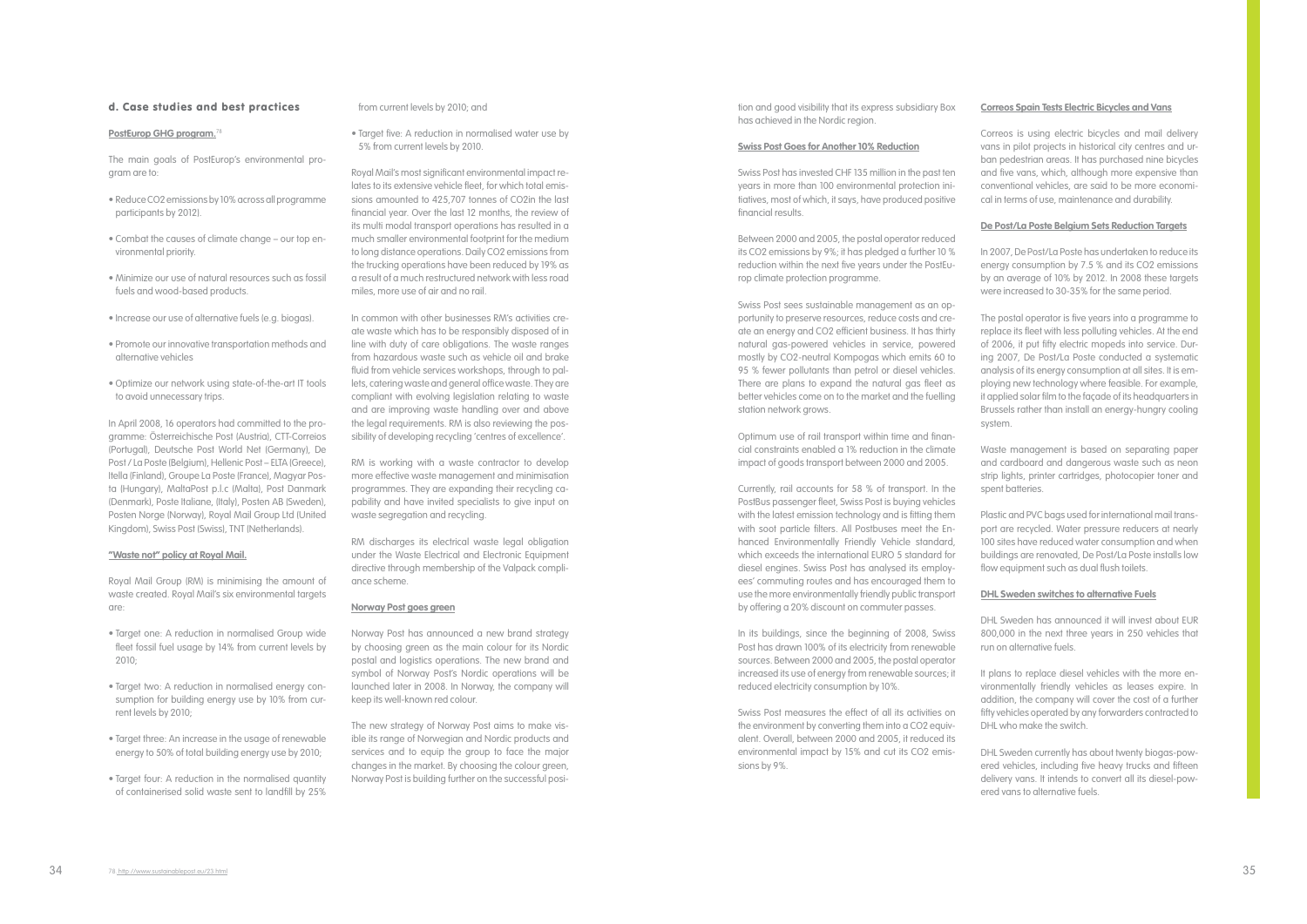#### **Magyar Posta Sees Solution in Solar Power**

Magyar Posta aims to increase the parts of its energy use that comes from renewable sources including solar power. At the National Logistic Centre, the postal operator is installing a solar water heating system to provide 6,000 litres of hot water a day.

The ECOpost concept is for buildings designed and built for lower energy consumption.

#### **Poste Italiane Supports EU Energy Reduction**

Environmental measures are a key element of Poste Italiane's programme for Corporate Social Responsibility.

The company intends to achieve the 20% reduction in energy consumption by 2020 called for in European Union objectives. In conjunction with this, it plans to use energy from renewable sources, and for example, has already converted its heating boilers from oil to methane.

Poste Italiane operates 27,500 motorcycles and 15,000 vehicles. In 2005, it began replacing its fleet with vehicles meeting the most up-to-date pollution standards. In 2006, it increased by 53 % to 800 the number of natural gas-fuelled vehicles and in 2007, it increased the number further to 1,500.

Trials on vehicles powered by alternative fuels have included electric vehicles equipped with gel-lead batteries that could eventually replace endothermic motorcycles; electric and hybrid quadricycles and assisted push thrust bicycles.

Tests carried out in Milan last year involved a hybrid light truck with an electric engine for traction and an endothermic engine working as a generator to charge the battery.

In addition to activities meant to reduce energy consumption and CO2 emissions, Poste Italiane has a waste separation and recycling system.

### **TNT's Planet Me: Tackling our environmental impact**

In 2007, TNT was responsible for producing 1,019k tonnes of CO2, a total that rises to about 2,500k tonnes if you include subcontractors (excluding major acquisitions).

With the current level of technology and reach, there are no feasible alternatives in the short term to eliminate emissions entirely from operations. TNT's response is a new programme, initiated last year entitled 'Planet Me.' Its vision: to become a zero-emissions transport company.

In 2007 TNT launched Planet Me buildings concept in the Netherlands. The concept consists of a new CO2 positive Group Head Office by 2010 and will contain a total of 70,000 square meters of CO2-neutral or -positive offices at increasingly accessible locations closer to our employees' homes. This flexible office concept will not only impact their footprint and the commuting footprint of employees, it will also allow significant savings on office expenses. TNT is looking into the possibilities of developing CO2-neutral depots. As of 2008 all operations in the Netherlands are using 100% CO2 free electricity produced by hydropower.

TNT aims to cut down on CO2 emissions resulting from business travel by air and limit it to critical travel only, and this by using videoconferencing. The objective is to reduce air travel by 20% in 2008. At the end of 2007, they had state-of-the-art video conferencing equipment in over 54 locations worldwide.

TNT have introduced a cash incentive for employees who choose a highly fuel-efficient car, i.e. cars that produce less than 120g/ CO2 per kilometre.

TNT trucks and vans generate some 23 % of the company's total emissions. From now on, TNT will buy only vehicles that meet the highest environmental standards. They have already incorporated electric trucks in their operational fleet in the UK and the Netherlands. They are also running a number of projects for the use of alternate fuels.

36 37 80. Includes printers, publishers and converters. 81. This includes exports paper waste for recycling. Recycling in Europe specifically totalled 57 million tonnes

en mis included oxperic paper water or recycling. Necycling in corepospecifical<br>82. http://www.iea.org/Textbase/work/2006/pulppaper/Mensink\_Recycling.pd

TNT is implementing new, sustainable policies and procedures that will apply to the purchase of all goods and services and the manner in which they select suppliers and subcontractors.

TNT will provide customers with accurate information on the CO2 emissions generated by our customers' shipments. They will also offer clients the opportunity to offset the CO2 emissions of their shipments or mailings. If clients are prepared to pay for compensation, TNT will invest the same amount of money to create a carbon-positive consignment. The funds collected will be invested in dedicated climate change programmes. The first efforts in offering business partners the chance to send CO2-neutral consignments, was introduced in 2008.

#### **DPWN: GoGreen**

Deutsche Post World Net has set itself the goal of achieving a 30 percent improvement in the Group's carbon efficiency by 2020. In other words, the Group plans to raise the carbon efficiency of every letter sent, tonne transported or square meter used in terminals, branches and offices by 30 percent (compared to the base year 2007).

The objectives include the carbon emissions which the group can control directly, i.e. emissions caused by the transport of goods or by fuel consumption and the services provided by Deutsche Post World Net subcontractors.

As an intermediate step, Deutsche Post World Net has set itself the goal of raising its own carbon efficiency (excl subcontractors) by ten percent for the year 2012.

The existing climate protection goal, which - in keeping with the Kyoto Protocol - aimed to lower the carbon emissions of the European ground fleet by five percent in comparison with 1990, is fully integrated in GoGreen.



## Waste Management and Recycling

### a. Overview

The waste management and recycling sector has an estimated turnover of over 100 billion Euros per year in Europe. It is labour intensive and provides between 1.2 and 1.5 million jobs. The industry supplies increasing amounts of the recovered products used as raw material in the European manufacturing industry. With 50% of its raw materials for production coming from recovered products, the paper and steel industries are the acknowledged market leaders in Europe followed by glass (43%) and then other non-ferrous metals (40%)79. In absolute terms, paper accounts for two-thirds of all the packaging material recovered for recycling - more than glass, metal, and plastic combined.

The paper industry and its print media stakeholders<sup>80</sup> play an active role in supporting waste management and recycling objectives. The European Declaration on Paper Recycling has a recycling target of 66% of paper consumed by 2010<sup>81</sup>. Based on the CEPI data, this means, Europe will recycle 64 million tonnes of paper by 2010 (an increase of about four million tonnes on 2007 levels which is already eight million tonnes more than in 2004 when the original targets were agreed). The initiative was originally set up as part of the industry's corporate social responsibility. However, some additional and tangible benefits have also been recognised as a result of the programme<sup>82</sup>:

• Pulping of recovered paper is less energy intensive: for example 0.4MWEh/tonne in recycling compared to 2-2.5MWEh/tonne in virgin production.

• Not land-filling the paper directly contributes to the climate as well, saving on Methane emissions from landfills.

• Promote our innovative transportation methods and alternative vehicles

• The 2010 target will save some additional five million tonnes of CO2 compared to a scenario of "stagnation of recycling volumes".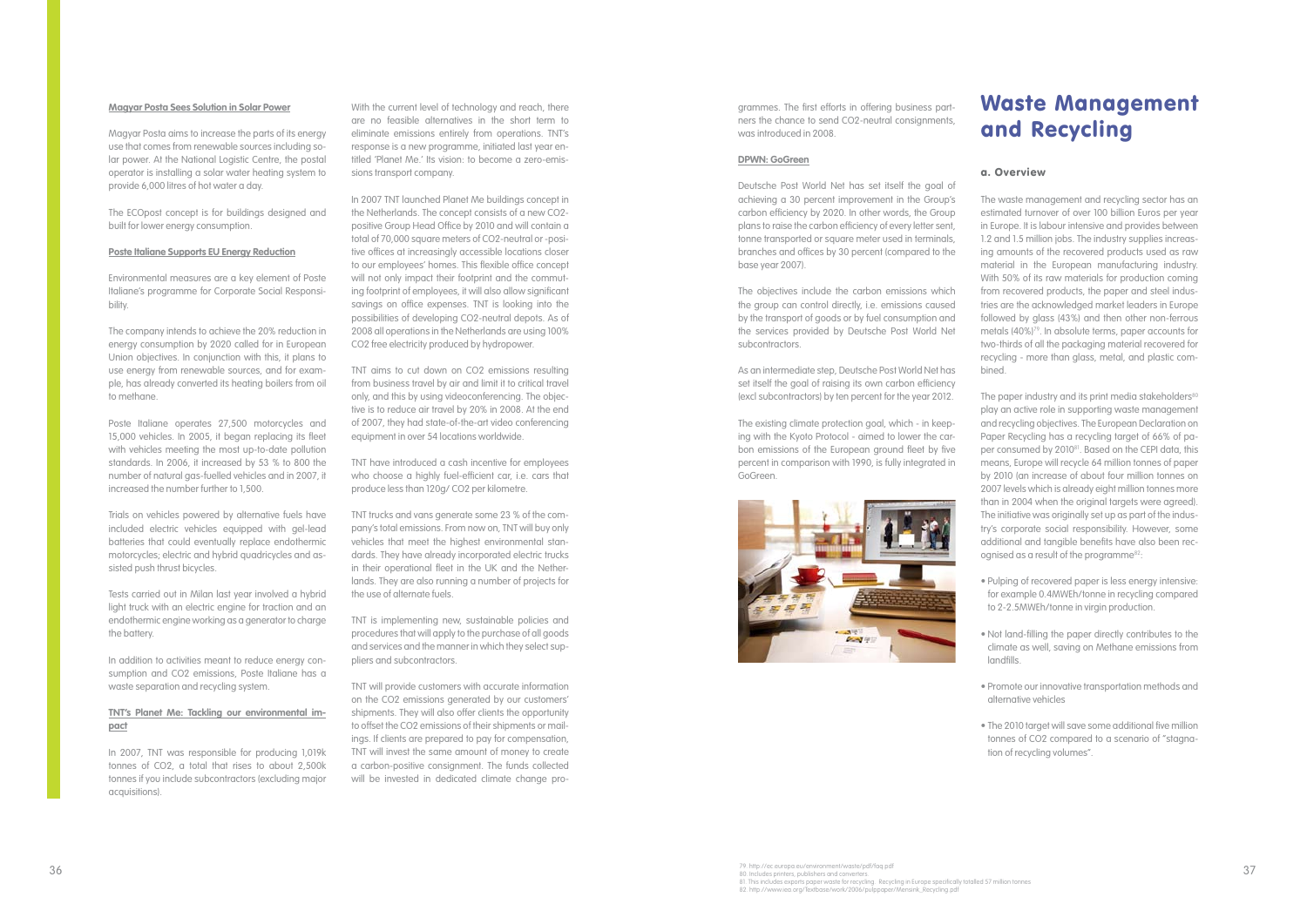The European Union holds about 30% of world market share of eco-industries and 50% of the waste and recycling industries<sup>83</sup>.

### b. Trends in Europe

In total, the EU generates 1.3 billion tonnes of waste annually (equivalent to 530kg/year per person (EU-15) and 300-350 kg in the remaining EU-10). Municipal waste increased by 19% between 1995 and 2003 and remains the single fastest growing waste stream in Europe. Critically, waste generation outpaced GDP growth between 1990 and 1995 in the EU-25 (10% against  $6.5\%$ <sup>84</sup>.

The private contractors' combined share of the MSW (Municipal Solid Waste) market varies across Europe. The public sector remains dominant in waste collection in most countries, but in many countries treatment is already largely privatised. Commentators expect radical changes in industry investment - from both outside (via private equity) and inside (via industry consolidation) $85$ .



## Conclusions: Supporting the Value Chain

How can the various industries of the paper based communications value chain communicate the positive value proposition that the postal industry offers to European citizens. What can we we do:

### a. Reinforce the positive aspects

Our industry provides an essential service to the citizens of Europe that is accessible to all businesses and consumers.

• **The UPU estimates that the penetration of post in Europe is almost 100%.** This is not surprising since it is the only service where there is a legal requirement for all citizens to have access to it. This was even reinforced in 2008 when the European Parliament agreed to keep the Universal Service Obligation. The focus on the need to guard this network – almost like a European asset – clearly highlights the value and respect that the post holds amongst Europe's principal decision-makers.

• Furthermore, studies across Europe show that **paper mail is highly-valued** by the vast majority of European citizens. In the UK<sup>86</sup>, studies have shown that mail is viewed as very professional with customers likely to feel more-valued and likely also to react if they receive a letter. Studies from countries where the e-communications have high penetration levels (i.e. Sweden and Denmark) have revealed similar results. In Belgium, the mail moment studies show similar results.

> Hybrid mail combines electronic and physical messages. Unencrypted electronic files can be printed for delivery by the postal company so that mailers save a few Euros or dollars while they enjoy the advantages of paper communications. In addition, the service is promoted as reducing carbon footprints. Altogether, this cost-efficient desktop postal service has great potential to become a valuable growth market<sup>89</sup>.

### • **Paper is key for the mail industry and it is an ecologically friendly product:**

- Forestry resources are growing in Europe (incl Russia) at a rate of 805,000 hectares per year. Excluding Russia, this amounts to 607,000 hectares per year or 1.5 million football pitches.
- The sector has developed and works with a number of forest management programmes that support sustainable forest management practices. These include FSC and PEFC.
- Most to of the raw materials used to make paper are residue from other industrial activities. The remainder are wood chips of offcuts from necessary forestry management practices. By providing a serious marketing option for these otherwise potential waste products, the paper industry is actually supporting the financial viability of the sector – and the sustainably of forests.

• **Mail constitutes a very small % of the total volume of waste.**

- 90% of the paper used in DM campaigns is recycled
- DM accounts for 1% of an average country's total paper consumption
- Less than 1% ends up on landfill sites<sup>87</sup>
- The **Direct Mailing industry aims to maximise the response rate** – as this, it confirms, is the best way to minimise the environmental impact of the product.
- The **Case Materials sector** (ie corrugated boxing) has possibly the best record of any industry in the field of recycling with 92% of its fibres being recovered paper and 84% of all its products on the market being recycled. This fact is acknowledged by the European Commission.
- The **Envelope industry** confirms that, based on studies, the entire envelope, including the window film, can be recycled within the normal graphic paper

recycling process.

When defending the industries mentioned in this paper one should keep in mind that recent evidence<sup>88</sup> underlines that the decline of mail volumes due to electronic alternatives, often referred to as e-substitution, need to be considered carefully.

Households with internet access are likely to send and receive more mail than those without. In addition to the arguments presented in this document, which have focussed exclusively on the environmental aspect, these findings are important evidence that the traditional post and the internet can actually go handin-hand to create more volumes and thus value of mail.

### b. Working on the negative aspects

There is no questioning the fact that our industry impacts the environment. However, we have invested millions of Euros into new systems, processes and technologies to reduce this impact. This document is full of great examples of recycling and waste reduction initiatives undertaken by the paper-mail value chain. Below are some of the strongest examples:

The collective **postal industry** (via PostEurop) is developing a GHG programme that aims at:

- 10% reduction of CO2 emissions within the next five years
- combatting the causes of climate change
- minimising use of natural resources
- increasing its use of alternative fuels

The **paper industry** has reduced its CO2 emissions by 15% from 2003 through to 2006 while at the same time increasing its use of renewable energy. 54.5% of the energy required to produce paper is now coming from biomass sources.

83. http://ecoinno2sme.eu/index.php5?file=24&archive=1&news=70 84. http://ec.europa.eu/environment/waste/pdf/faq.pdf

- 
- 
- 

<sup>38 84.</sup> http://ec.europa.eu/environment/waste/pdf/faq.pdf<br>85 bttp://ec.europa.eu/environment/waste/pdf/faq.pdf<br>85 bttp://www.opsu.arg/lifes.logislu.prof/ENLISHON-programmat\_in\_EU\_Enb\_06 pdf

<sup>85.</sup> http://www.epsu.org/IMG/pdf/EN\_PSIRU\_waste\_management\_in\_EU\_Feb\_06.pdf<br>86. Mail can win in a diaital world. Pa 10. http://www.psc.aov.uk/postcomm/live/news-and-events/speeches-and-presentations/2008/international-direc 86. Mail can win in a digital world, Pg 10, http://www.psc.gov.uk/postcomm/live/news-and-events/speeches-and-presentations/2008/international-direct-marketing-<br>fair-2008/2008\_04\_30\_IDMF\_2008\_Postcomm.pdf

<sup>2007)</sup> European Postal Perspective and Pitney Bowes (February 2008), Mail Trends Update 88. Such as Cap Gemini (2007) Euro<br>89 JPC Market flash, October 2008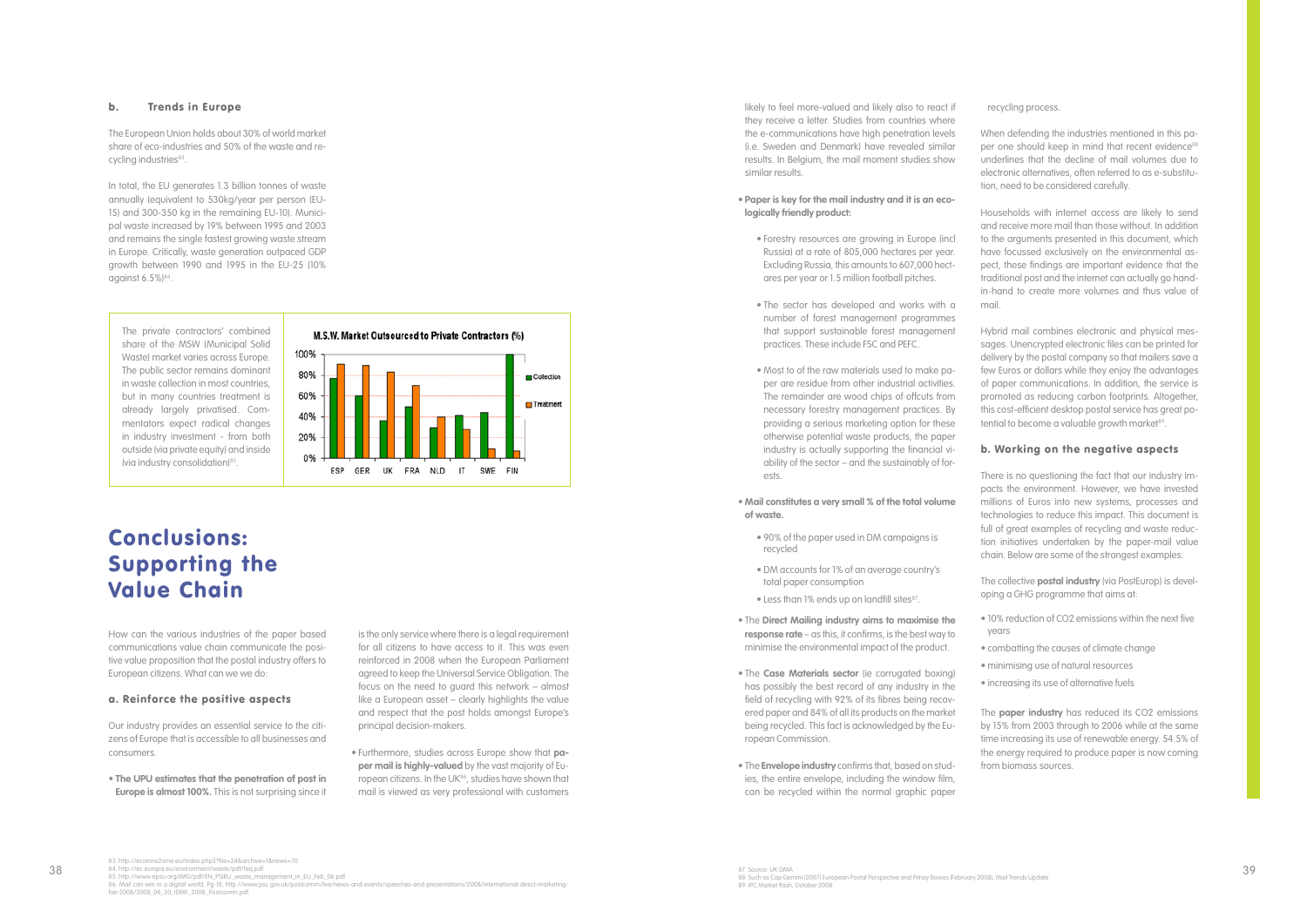To improve transparency, the **paper industry** has developed a carbon footprint framework that its members can use to measure their environmental impact and work on new ways to make further cuts.

The **European Direct Marketing Association** (FEDMA) acknowledges that the most environmentally friendly campaigns are those that maximise the response rate from the intended recipients. Accordingly, they advise that when developing a direct marketing campaign companies need to first focus on response rates and then look at how to reduce the environmental footprint of the activity – most easily by reviewing their databases to avoid sending materials to those who are no longer there, or for whom the subject is no longer relevant.

Throughout the process, **the printing industry** has implemented a number of measures to reduce their environmental impact and footprint. These include:

- Digital (computer-to-plate) technology in pre-press activities has reduced waste materials and waste water
- Measures are being taken in all printing processes to reduce VOCs in their waste gases in the most adequate way in relation with each printing process
- Printers multiply their efforts to reduce waste materials and energy consumption. This includes for instance projects aiming at reducing waste paper in the preparation phase of printing.
- To encourage further development, the industry has formed a task force on CO2 emissions, to investigate guidelines for companies to identify and reduce their impact on climate change.

The stationary and **envelope manufacturers** have recently launched a pan-European ecolabel initiative that takes the potential environmental impacts of the product into account. These include the raw materials (including paper, printing inks, glue and window films) and the converting process (including energy, emissions to water and air).

| CEPI         | www.cepi.org      |
|--------------|-------------------|
| <b>CITPA</b> | www.citpa.org     |
| FEDMA        | www.fedma.org     |
| FEPE         | www.fepe.org      |
| INTERGRAF    | www.intergraf.eu  |
| PostEurop    | www.posteurop.org |

5. **Mail represents 0.1% of the total household CO2 emissions94.** It amounts to only 14 kg of CO2 per year based on an average number of mail items per household (727) per year<sup>95</sup>. This is equivalent  $10^{96}$ 

### c. Challenge and correct the myths

REMEMBER THE TEN KEY FINDINGS FOR PAPER BASED COMMUNICATIONS

- One 70 km car journey or
- Five Cheeseburgers or
- Nine litres of milk or
- 6.6 minutes of a transatlantic flight.
- 6. **Paper used in communications should not end up in landfill.** In 2007, more than 64% of the paper and board consumption was recycled in Europe. The industry recognises the importance of recovered material in the paper-making process and continues to work on projects to promote recycling in Europe.
- 7. **Paper is recycled more than any other packaging material**. Paper accounts for two-thirds of all the packaging material recovered for recycling -- more than glass, metal, and plastic combined.
- 8. **There is no such thing as 'junk mail'.** Studies continue to reinforce the value of Direct Mail as a means of informing Europeans. After consumers have used the information, the material then becomes a recyclable product that can be used again and again if treated properly. This is no different from an empty can of coke which is discarded correctly so that it can be reused.
- 9. **The Postal network is guaranteed to reach 100% of registered European citizens.** The postal industry remains the only effective communication network that is guaranteed to reach 100% of Europe's citizens. This fact is enshrined in European law. The postal industry provides a strategically essential service that simply cannot be replaced.
- 10. **Electronic communications are not more environmentally friendly than paper based communications.** PC's account for more than two percent of annual household CO2 emissions<sup>97</sup>. This cost is always underestimated by commentators. A Swedish study confirmed that reading a newspaper released 20% less carbon than reading a newspaper online for 30 minutes<sup>98</sup>.
- 1. **Forests are not being destroyed to produce papermail.** On the contrary, the total forest area in Europe is now 30% larger than in 1950 - and growing. Including Russia, European forests cover 44% of the total land area and they are increasing by 805,000 ha per year. Excluding Russia, the figures are 38% of land area and increasing at 607,000 ha per year (1.5 million football pitches).
- 2. **The paper industry rarely cuts trees for the pro**duction of paper<sup>90</sup>. Trees are harvested for the high-value clearwood used in other industries such as construction and furniture-making. The raw fibrous materials used for paper-making in Europe, on average include<sup>91</sup>:
	- 50% of fibre from recovered paper.
	- 50% from new or virgin fibre, most of which is a by-product which may be potentially wasted:
		- 13% comes from wood chips, saw dust and the tops of the harvested trees which are generally unmarketable.
		- $\bullet$  20-25%<sup>92</sup> comes from thinnings which is a management practice required during the lifecycle of a forest to ensure the the forest remains healthy and are safe from risk of fire.
- 3. **The paper industry does not have a big carbon**  footprint. Because of the carbon sequestration<sup>93</sup> in forests and the carbon fixed in paper products, the paper industry has a relatively positive (i.e. low) carbon footprint. The UN has said that the wood and paper industries could be part of the solution to mitigate climate change.
- 4. **The paper industry does not consume immense quantities of fossil fuels.** 54.5% of the energy used in European paper mills is green biomass, the highest percentage of all industrial sectors in the EU. The CO2 emissions from this biomass are neutral.

92. Weaker or smaller trees are felled early on to allow space for the stronger trees to grow larger 93. The process by which carbon sinks remove CO2 from the atmosphere is known as carbon sequestration

the total resource pool in Europe.<br>91. CEPI. For more information, <u>see www.cepi.org</u>

6+minutes&hl=en&ct=clnk&cd=1&gl=be). Note that the figures do not include production of materials which Pitney Bowes estimates to costs 0.9-1.3gr CO2 per gr of paper (Pitney Bowes - The Environmental Impact of Mail: A Baseline, June 2008). Assuming a 20gr mail piece, this would, in practice, double the CO2 emissions (to 28 kg CO2 per household). However, this is still less than 0.2% of annual household emissions.

96. Pitney Bowes (Making Mail Relevant) http://66.102.9.132/search?q=cache:OlIQ\_-lq73oJ:www.insight2foresight.co.uk/\_attachments/3335871/Making%2520Mail%25 <u>20Relevant%2520v2.ppt+CO2+of+a+transatlantic+flight,+6.6+minutes&hl=en&ct=clnk&cd=1&gl=be).</u><br>97. Study of a reference PC in the UK indicates that a PC operating at full capacity for eight hours per day and 5 days per week CO2 per annum. Given that a household PC is also used on weekends, the emissions can be estimated to be as high as 495kg of CO2 per annum. http://www.z bonfootprint.co.uk/green\_computing.htm.

40 95. The CO2 of mail per household is based on a European average number of mailpieces of 260 units per capita (approx average of UPU data for Europe) converted bonfootprint.co.uk/green\_computing.htm. [11] the converted tonnes of CO2 per capita x a std conversion rate of 2.80 persons per household). using the std factor of 2.80 persons per household (727 items per household). This is then converted to CO2 equivalents using an European industry figure of 20gr<br>of CO2 emitted per mailpiece (estimated average for Europe b

……..AND WE ARE ALL INVESTING TO MAKE FURTHER REDUCTIONS…..

### d. Support all partners in the value chain

Wherever possible, please try to support all colleagues in the value chain. If in doubt, please contact them to ensure that what you are stating is indeed correct and aligned with their views. Use the following key findings:

Your partners include:

Consider also using the following supportive message on the bottom of your e-mails:

**When you print this email, please recycle it. Paper is renewable, recyclable and the natural support of ideas. For further information, please see www.paperonline.org**



90. In Finland and Portugal (and perhaps Austria), some trees are grown and managed to be specifically harvested for paper production. This remains only a small part of

94. Ave CO2 emissions per European household is approx 20 tonnes per household per annum. This is based on figures from the International Energy Annual 2005 (7.93

98. http://www.forest.fi/smyforest/foresteng.nsf/95f358fafb7d84d8c2256f4b003725e1/5c5a49462ac05185c22574ba001ba997. Note that the study assumed that the newspaper was only read once and by one person whereas the ENPA (www.ENPA.be) state that 140 million wspaper was only read once and by one person whereas the ENPA (www.ENPA.be) state that 140 million million people. Further, the study does not consider the full cost of disposal of the PC and screen.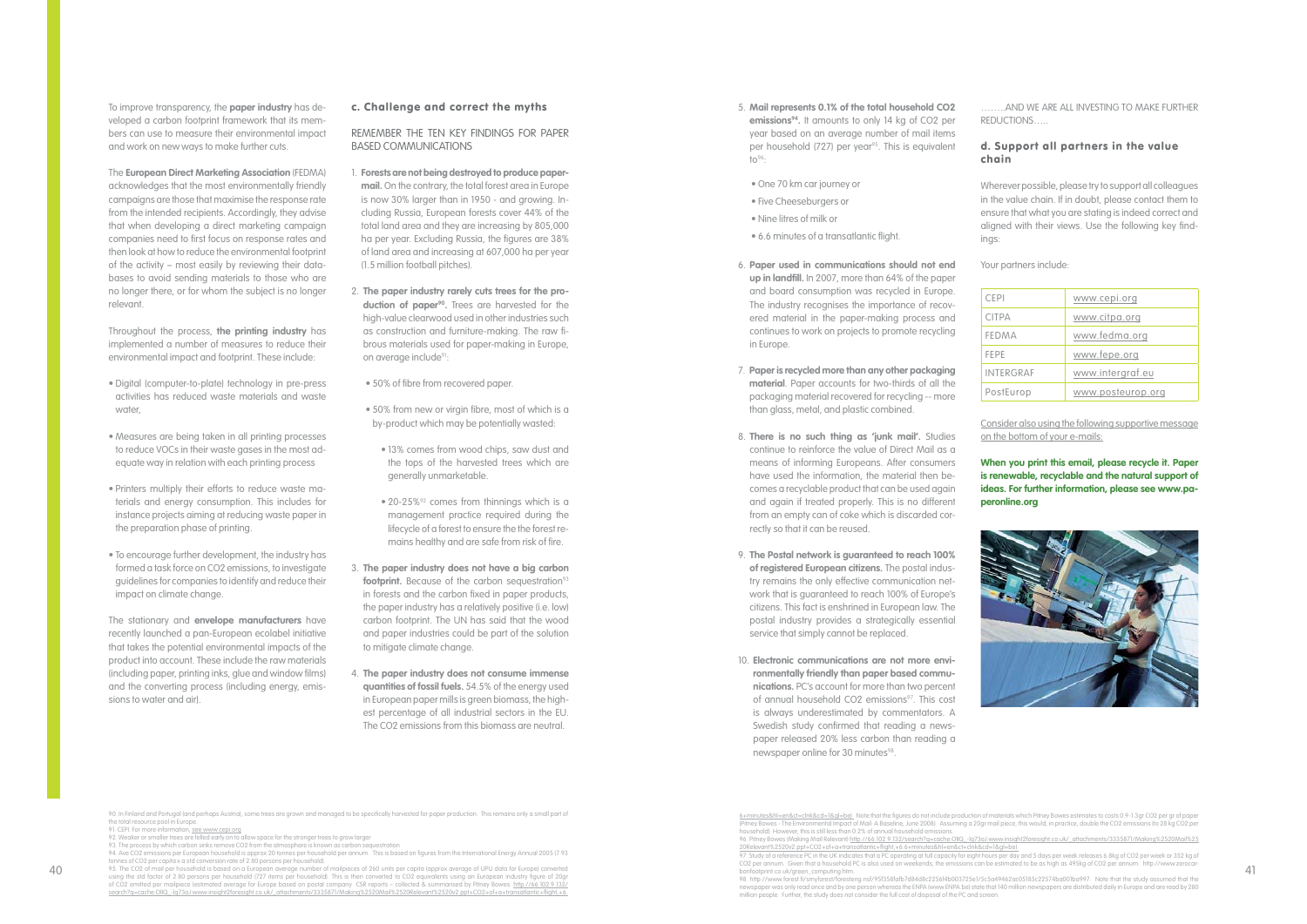

## Addendum: A last word on the IT sector

Electronic substitution is not only a threat but is now a real competitive threat to the future of the mail value chain. Companies are increasingly moving to wards the internet and email as they look at broad ening their target audience and reducing their costs. Whether both of these objectives are or will ever be actually realised is debateable and beyond the scope of the document. National governments – especially in the nordic regions – have mandated that govern ment documents should all move towards electronic distribution and the European Commission has set up special working groups aimed at driving a European IT strategy as a way to get more citizens online.

Pitney Bowes made three significant conclusions in a publication released in June 2008<sup>99</sup>. These were:

The papermail value chain recognises the importance of the IT sector in today's business world and readily embraces technology wherever possible. Furthermore, it is widely recognised that a paper-based mailout combined with an email response option is likely to obtain a high response rate from consumers.

- In 2006, Gartner estimated that the global ICT in dustry accounted for two percent of total global CO2 emissions. At its Symposium/ITxpo in 2007, it stated that failure to reduce CO2 emissions significantly in creased the risk of companies incurring additional costs, loss of competitive position and negative re action from buyers, pressure groups, media and politicians100.
- The number of servers installed in Western Europe (EU-15 + Switzerland) is estimated at 6.77 million units in 2006. This was 37% higher compared to 2003. More concerning was the estimate that unit numbers would increase by 110% by 2011<sup>101</sup>.
- The energy used to power the 6.77 million server units amounted to 51.6 TWh for servers and their data centres - including storage, network compo nents, infrastructure (cooling lighting, UPS).
- This does not cover the energy cost of running the estimated 150-200 million PC's in Europe – of which it is estimated that the efficiency of use runs at about 30%.
- Europe produces 10.3 million tonnes of electronic waste a year<sup>102</sup>. This compares to an annual mail volume of approximately 3.4 million tones – a sig nificant (and growing) part of which is recycled<sup>103</sup>.

HOWEVER, the industry strongly disputes the blank claims made by companies and partners that the IT solution to communications is always more effective and, most importantly in the context of this document, environmentally friendly.

- 1. Trying to compare the total carbon footprint of mail versus electronic communications in this (a multichannel) environment is virtually impossible.
- 2. Attempts to eliminate mail and substitute electronic communications is more of a redistribution of the total carbon footprint than its elimination.
- 3. The carbon footprint of a mail piece is more eas ily understood because its components are more visible to the recipient. However, the exercise of determining the carbon footprint of the electronic pieces of a communications process need to be done to provide a complete picture of an end-toend communications or marketing process.

• McKinsey & Company<sup>104</sup> estimate that the ICT sector in Europe (including Russia) will release an ad ditional 338.8 million tonnes of CO2 by 2020 – an increase of 59% (125.6 million tonnes) in CO2 emis sions on 2007 figures.

Nevertheless, readers should be aware of some rel evant facts and concerns about the ICT sector:

> It is important that complete and comparative environmental lifecycle studies are undertaken BEFORE conclusions are made that can negatively affect any one industry and its reputation.

- 104. The McKinsey Quarterly: How IT can cut carbor
- 105. http://www.forest.fi/smyforest/foresteng.nsf/95f358fafb7d84d8c2256f4b003725e1/5c5a49462ac05185c22574ba001ba997. Note that the study as -

sum and that the newspaper was only read once and by one person whereas the ENPA (www.ENPA.be) state that 140 mil daily in Europe and are read by 280 million people. Further, the study does not consider the full cost of disposal of the PC and screen

• Recent studies that provide some 'food for thought' are:

- The technical university of Stockholm (Kungliga Tekniska Högskolan) concluded that, with a "European" mix of electricity and waste man agement systems, the web-based newspaper with just 30 minutes reading time created 20% more CO2 emissions than the physically distributed newspaper<sup>105</sup>.
- Research by an Australian company (Trinity P3) concluded that one internet 'banner' running for one week produces 7.2 tonnes of CO2 emis sions – much more than a full-page advert run ning in five major cities. The report concluded that internet advertising must become more targeted if it intends to improve its green im age.

No independent studies exist publicly on the environ mental impact of mail vs electronic substitution. This is extremely unfortunate as it means that companies, media and politicians continue to take strategic deci sions without complete information.

In this respect, we should all be reminded of the UK nappy debate.

After a decade of officially supporting the reusable nappy, the UK Government is likely to make a U-turn on its position. This is because a report, commissioned by the Environment Agency, recently confirmed that there are no material differences in the GHG emis sions stemming from the use of a reusable nappy versus a comparable disposable nappy. It highlighted that both had an impact on the environment –it's just that they make an impact at different stages of the product lifecycle.

99. Pitney Bowes - The Environmental Impact of Mail: A Baseline, June 2008 100. <u>http://www.gartner.com/it/page.jsp?id=503867</u><br>101. http://www.efficient-server.eu/fileadmin/docs/reports/E-Server\_PartI\_Sav orts/E-Server Partl Sav ing\_potentials\_and\_scenarios\_06112007.pdf

<sup>102. &</sup>lt;u>http://www.eubusiness.com/Environ/e-waste.01/</u><br>103. This is an estimated figure for the EU 15 based on the a Pitney Bowes figure for worldwide mail volume of approximately 13.5 million metric tons.